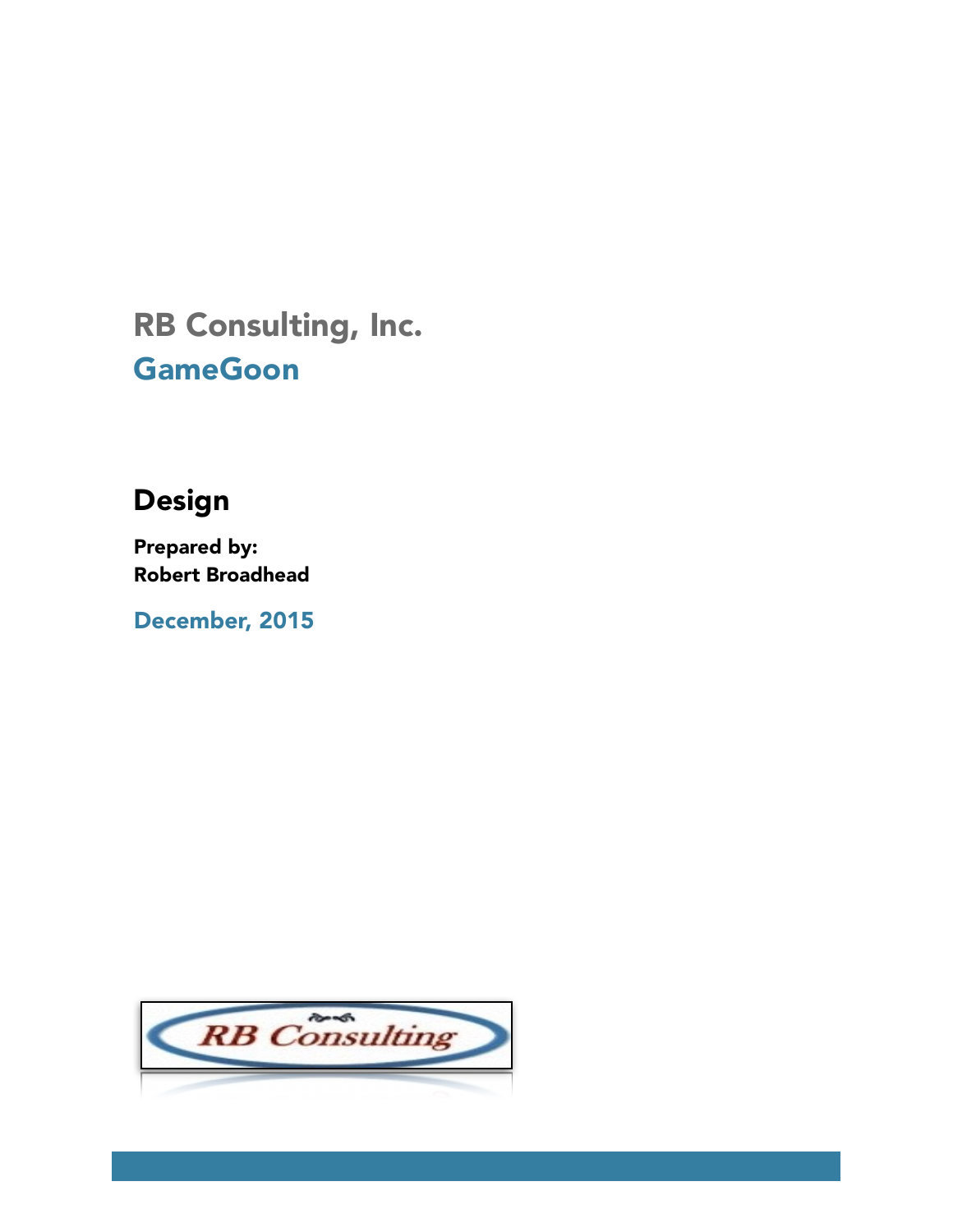RB Consulting Confidential

Revised: Rob Broadhead

No portion of this document may be reproduced, stored in a retrieval system or transmitted in any form by any means without the prior written approval of RB Consulting Inc. Any such requests should be sent to:

RB Consulting, Inc. 309 Inwood Way Franklin, TN 37064

Contact Name: Rob Broadhead

In no event shall RB Consulting be liable to anyone for special, incidental, collateral, or consequential damages arising out of the use of this information.

Revision: 01 RB Consulting Inc. 2015 All rights reserved.

This document contains RB Consulting sensitive material. Posting or sharing this material outside of RB Consulting should be done only at management discretion.

Printed in the United States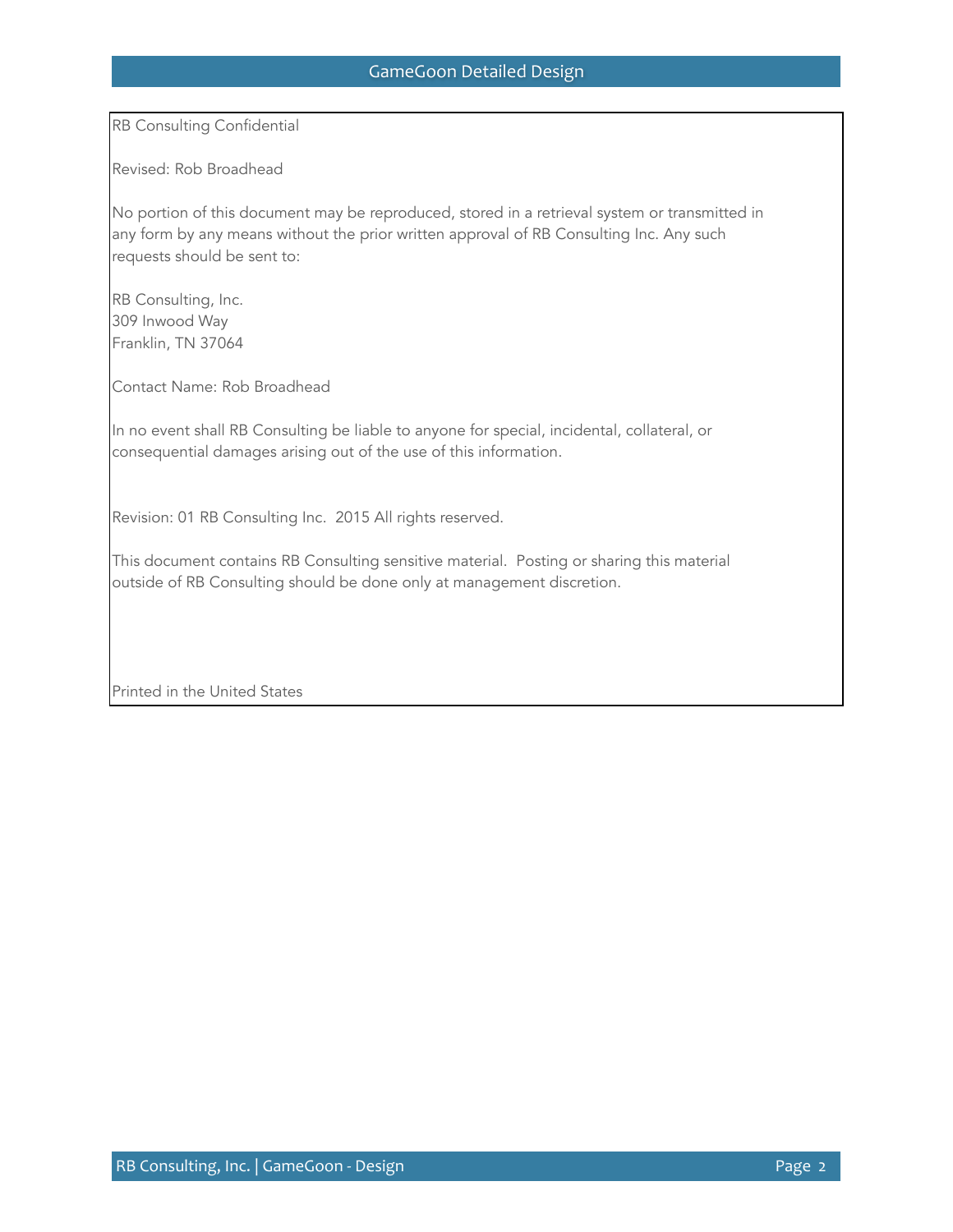# GameGoon Overview

GameGoon is a competitive gaming website where users pay an entry fee, play a game with one another, and win a portion of the entry fees. Users can use a credit card or PayPal to add funds to their accounts, create profiles and send direct messages to one another. We offer users the option to challenge other users directly, choosing the game, amount of money staked and other details. They can also compete in Quick Matches, public head-to-head matches, or Tournaments, where multiple users join and compete in a traditional bracket style for the prize, paying multiple places.

Users also have the option to create teams that can hold up to 10 users. Users can then compete as a team in any of the aforementioned play styles; challenges, quick matches and tournaments. Members pay a fee to participate in a match or tournament and winners receive winnings based on fees entered minus a percentage that is paid to GameGoon.

All of the GameGoon member features are provided through the web site. An summary of the features include:

- Register as a member
- Send/Receive internal messages
- Search for users and teams
- Create/Join teams (with a password)
- Challenge another user to a game
- Challenge a team to a game
- Join a Quick match (team or individual)
- Join a Tournament (team or individual)
- Paypal integration for payment processing
- Deposit/Withdraw funds
- Admin site Create a Tournament
- Admin Site Create a Quick game
- Admin Site Resolve disputes/Handle refunds
- Admin Site Maintain games

# Technology/Approach

The database will be handled by MySQL. Implementation will be PHP on an Apache 2 server. The system is hosted on an AWS ec2 server. The entire application is web based. We will start out supporting the latest versions of Microsoft Edge, Internet Explorer, Chrome, and Firefox. We require the following from our developers:

- Regular (daily) commits of work to our GIT repository.
- Branches will be created in GIT to support work that has not yet been completed.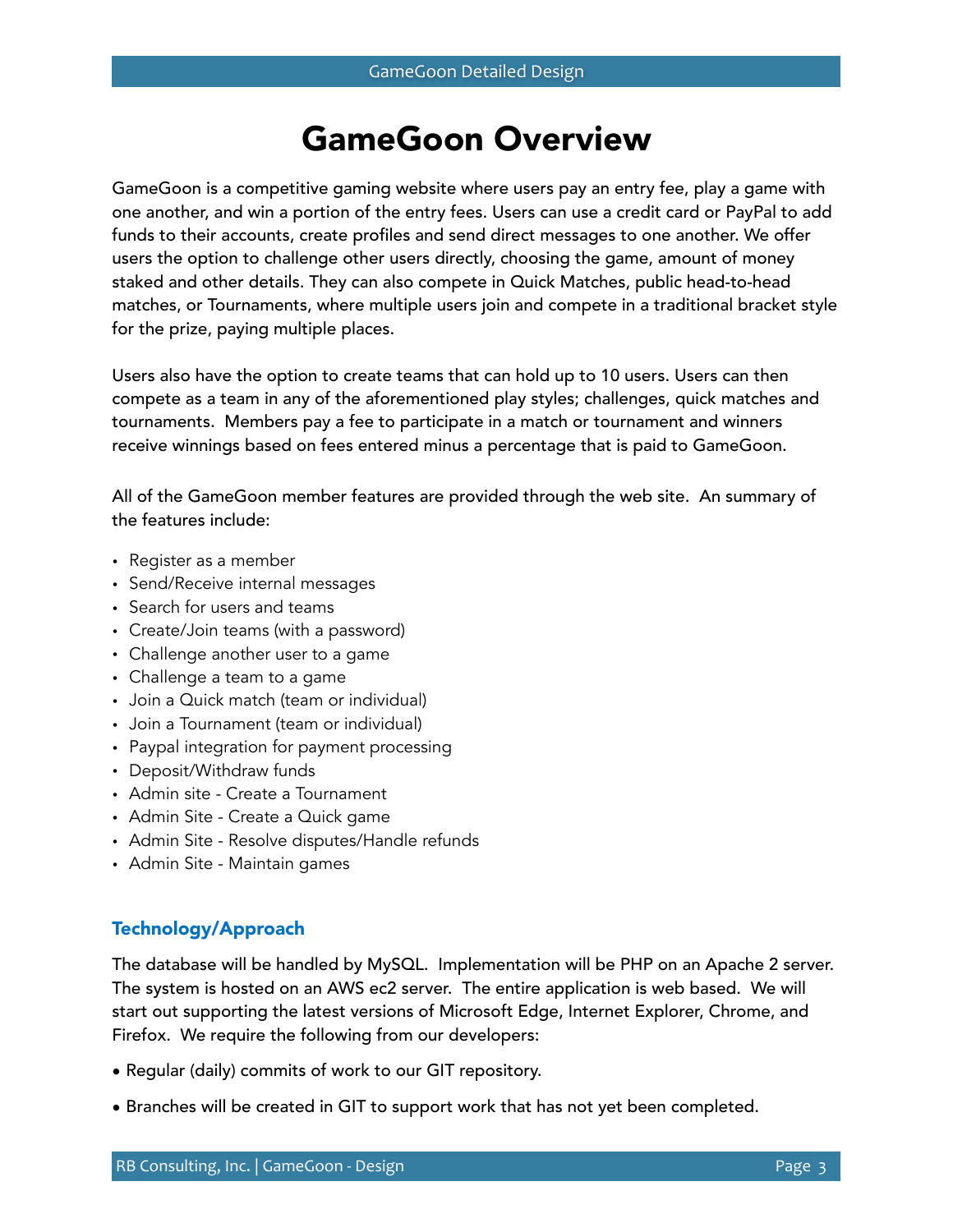- We will review code regularly for adherence to PHP security standards.
- Weekly status of work done the prior week and planned for the upcoming week.

### Registration

Registration requires a name, password (and confirmation), email, dob, screen name (18 character mx), state (some may be excluded), country, a captcha control, and they must accept terms of use.

Once a member has registered they are taken to a Congratulations page and a confirmation email is sent out with a confirmation link. Clicking on the link activates the account so they can login. When a member logs in they will land on the Member Home Page.

The "My Account" link is below the "Edit Profile" link, found when clicking on the profile icon in the header. On the My Account page, users can change their login password, as well as their personal details that are used when users submit a funds withdrawal. These personal details are as follows: First name, Last name, Address, City, Country, State, Zip, Phone number. Personal details are not displayed anywhere but the user's own My Account page. Users can also choose whether or not they want to receive emails from the site, as well as emails notifying them when their matches become fixed.

### Member Home Page

When a user logs in they will be taken to their home page. This will display a summary of their account and activity (wins, losses, reputation, country, date joined, last login, and account balance). This page will also provide links to the following actions:

- Games
- Challenges
- Tournaments
- Quick Match
- Community
- News
- Deposit Funds
- Cashier/Withdraw funds
- Edit Profile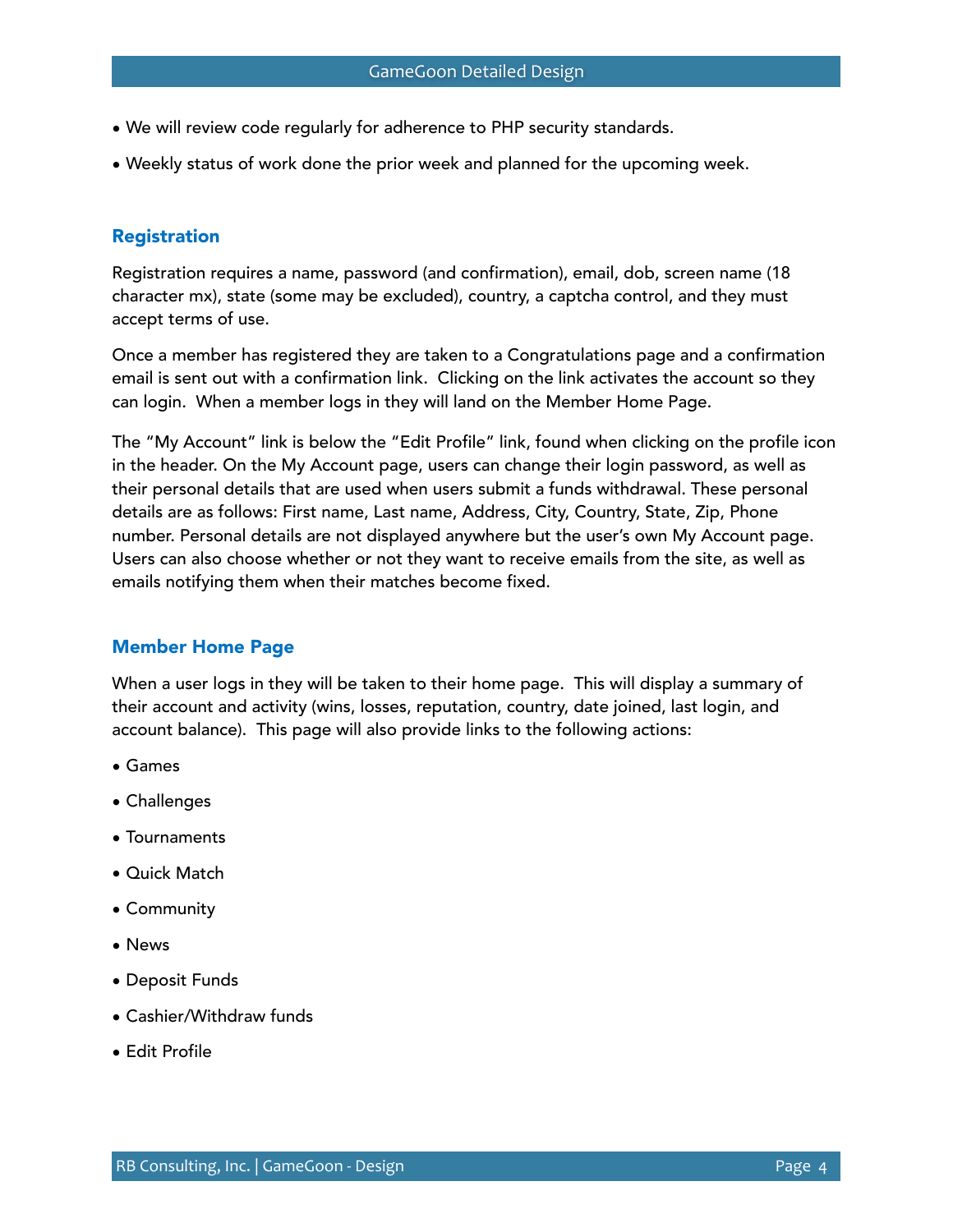They will also be able to follow links/tabs to view account information including: Discussion board (history), current games/tournaments, leave feedback, and team info.

The profile page consists of four main areas.

The first is the top horizontal bar that contains the user's avatar, username and twitter, as well as the user's winnings. The winnings information for each user on the site is calculated by taking all of their past matches in which the user won and then adding them together. If the profile page is being viewed by a different user, there will be an icon, Message User. The second area contains all of the user's contact information, the user's age, country and the user's Wins and Losses. User's wins and losses are calculated by adding up the amount of matches the user has entered and has either won or lost. The contact information is as follows: Steam ID, XBL Gamertag, PSN ID, Nintendo Friend Code.

The third area is the user's My Team area. This area contains either a "Create a Team" button if the user has yet to create a team or it displays the icon and team name of the team that the user has either created or joined. If the user is the team founder, there will be two additional buttons: Edit team and Leave Team. If the user has joined a team but is not the founder, there will only be one button: Leave Team. These buttons are only viewable on the user's own profile page, not when viewing other user's profile pages.

The fourth area is the user's match history table. This table contains the user's past match history, with the most recent at the top. 10 entries are displayed and then paginated. The match history includes match name, entry fee, prize won (if any) and the date/time of the match.

Users are able to send direct, private messages to one another. These messages are stored in the user's Inbox page.

Users click on their profile icon in the header to get a drop down list, containing the "Edit Profile" link. On the Edit Profile page, users can configure their contact info -- Steam ID, XBL Gamertag, PSN ID, Nintendo Friend Code. Users can also upload an avatar that should be squared once uploaded, maximum 500kb.

Users can select location (a text area, different from country which is not able to be changed). Users can select from a drop-down of choices regarding the range of money they are willing to play other users for. Finally, users have another text field where they can type what games they are willing to play other users in, as well as any game specific info. All of this information is displayed on the user's profile page.

Users who have created teams are team founders. A team founder has the ability to edit team info by clicking on the Edit Team button on their profile page. This button is available after a team has been created. Team founders can change the team join password, upload a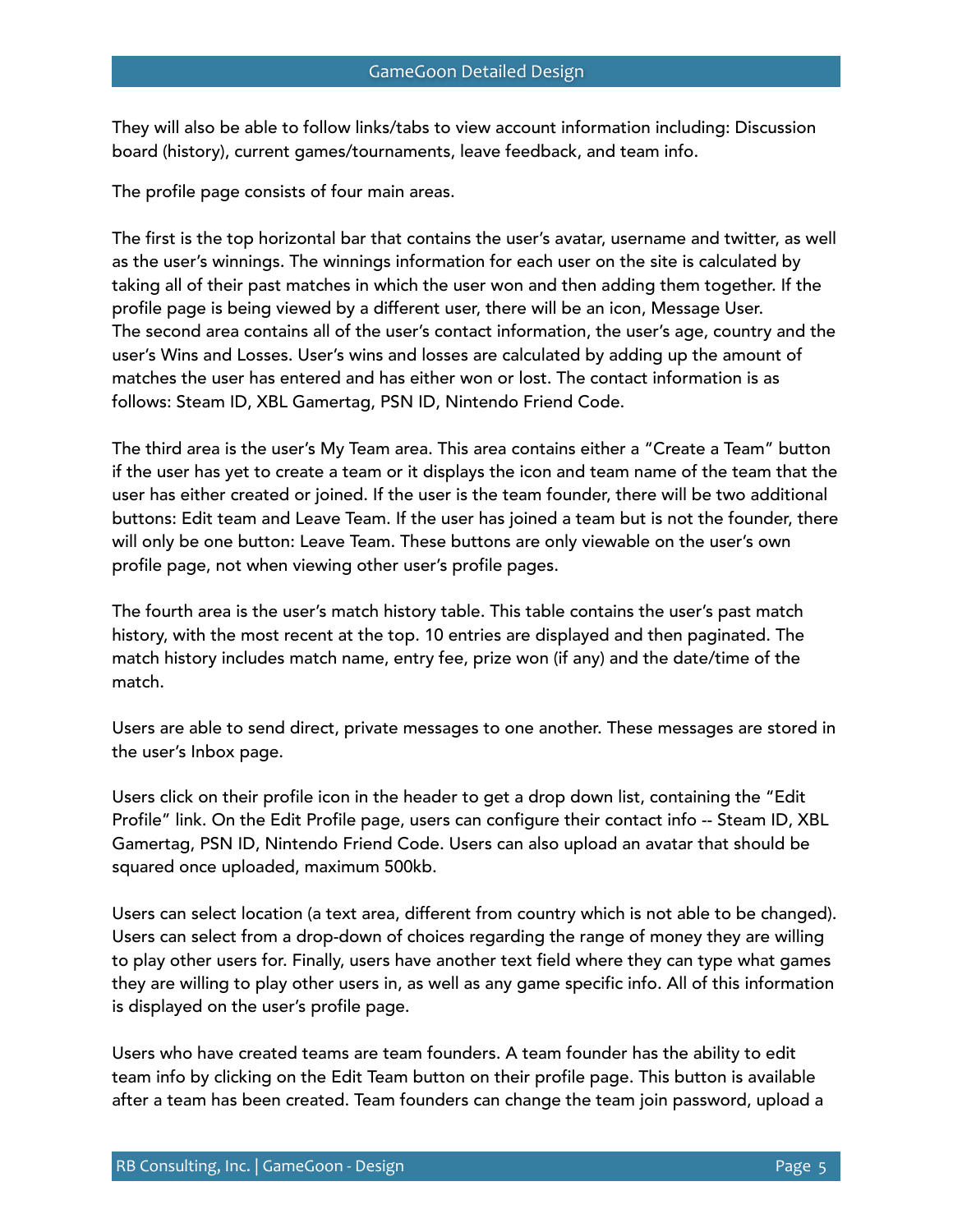team avatar, change contact information (same fields as individual user profile -- Steam ID, XBL Gamertag, PSN ID and Nintendo Friend Codes), a text field where users can type which games they are willing to play other users in and a drop-down list of choices where users can specify what range of money the team is willing to play for.

# The Lobby

The Lobby page is the main/front page on our site that contains all of the matches available to join. Users interact with the lobby by first choosing a Game System, then Playstyle (this includes:

"All Matches" choice, which displays all Quick Matches, Team Quick Matches, Tournaments and Team Tournaments for the chosen system (does not include Challenge Game list or Team Challenge Game list)), and finally the match itself.

Choosing a Game System or Playstyle will filter the match table appropriately. When the Game System is chosen, the table should default to displaying All Matches of that system.

Choosing Direct Challenge or Team Challenge should generate the Game list, from A to Z, top to bottom. Each entry should contain the following:

- game name
- system (icon format)
- "Search for Users" button. Clicking this button sends users to the "Find Competitors" page.

Choosing Quick Match or Team Quick Match should generate the match list, from A to Z, top to bottom. Each entry should contain the following:

- match name
- game name
- # of entrants
- entry fee
- payout
- "Join" button.

Clicking this button generates a pop up dialog that displays the match's rules and specifics, along with a "Join" button that will put a hold on the user's account and place them in the match. If the match is a team variant, it will simply tally a slot for that team, awaiting other team members to fill the required slots until the team is considered in the match.

Choosing Tournament or Team Tournament should generate the match list, from earliest to start to latest to start, top to bottom. If the number of entrants is filled before the start date of the tournament, users trying to join should receive a pop up dialog that lets them know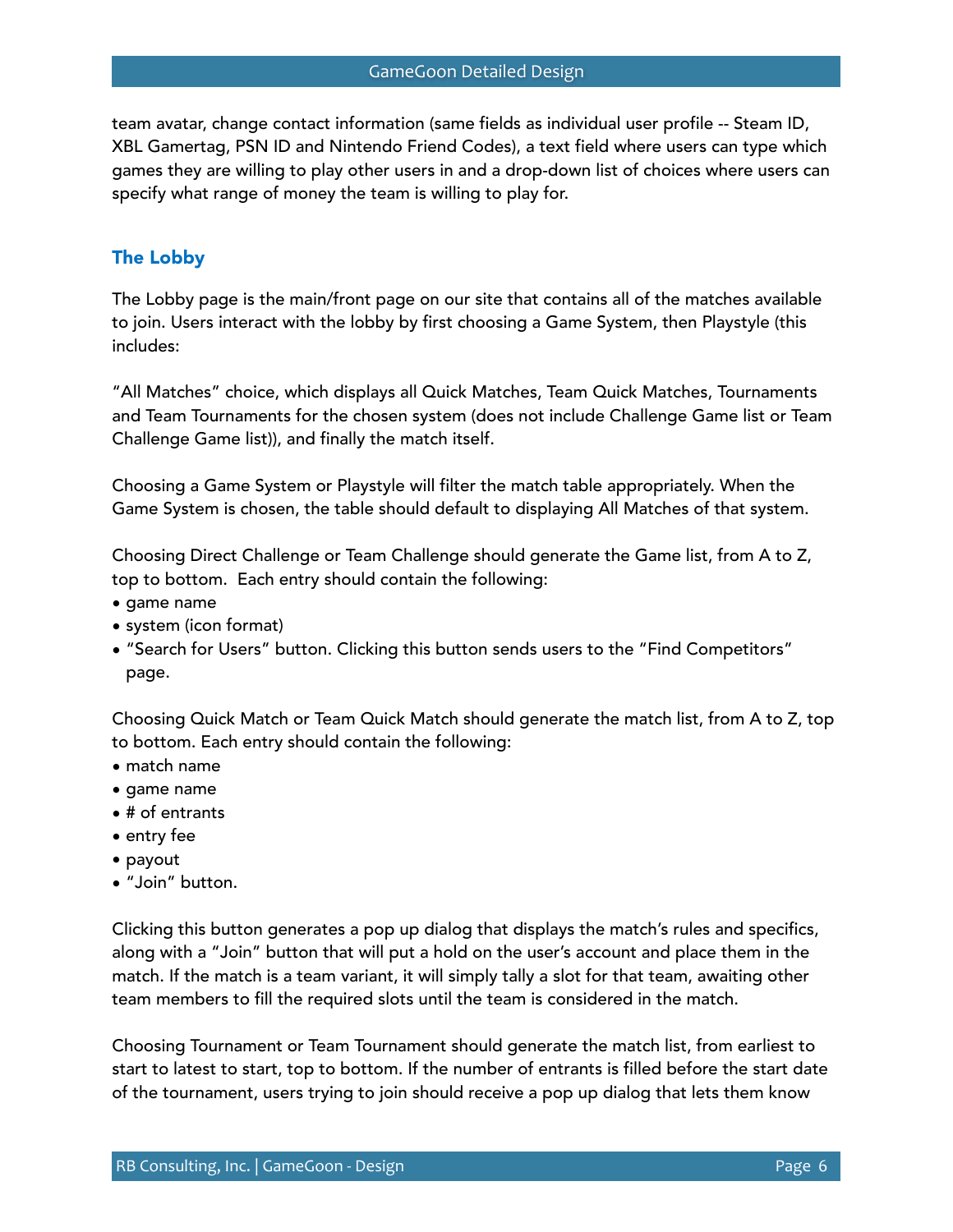the tournament is full. If a user leaves, the entrants should reflect the new number and users should again be able to join it. Each entry should contain the following:

- match name
- game name
- entries (will update in real time since users can join/leave at will, displayed as 'x' of 4, 8 or 16)
- entry fee
- payout (will update in real time since users can join/leave at will) and the "Join" button.

NOTE: Payout = 85 percent of all Match Entry Fees (15 percent is raked by the site as a service fee)

### Internal Messages

A user can send a direct message to other users, but not teams. A message will show up on the inbox for the recipient and will be marked as unread until the user marks it read or views the message. Users can delete messages and respond to a message they have been sent. A history of sent messages can be seen in the user outbox. Messages consist of a subject, content, sender and receiver.

## Teams

A user can belong to one team at a time of up to 10 users. Teams can compete against other teams and have their own passwords and profiles. When a user creates a team they are considered the Leader and they alone can perform actions to change the team password and kick members out. Users join teams by searching for the team name, click on the join button, and entering the proper password. Users can leave a team at any time including leaders, although leaders will be asked to name a new leader or delete the team. Other notes about teams:

- Team wins and losses are tracked on the team's profile page
- Only some games are available for team matches (this is designated on the admin side)
- Match fees for team matches are paid by each user when they join
- Match prizes are split among team members
- Teams have their profile, but do not have an account balance
- The Team Captain may remove other teammates from the team, change the team join password and edit the team's profile settings.
- The Team Captain can make someone else Team Captain when they wish, giving that user Team Captain privileges. Giving another user Team Captain privileges should only involve a simple drop down list, from which the Team Captain chooses a teammate and submits their decision.
- A team can only have one Team Captain at a time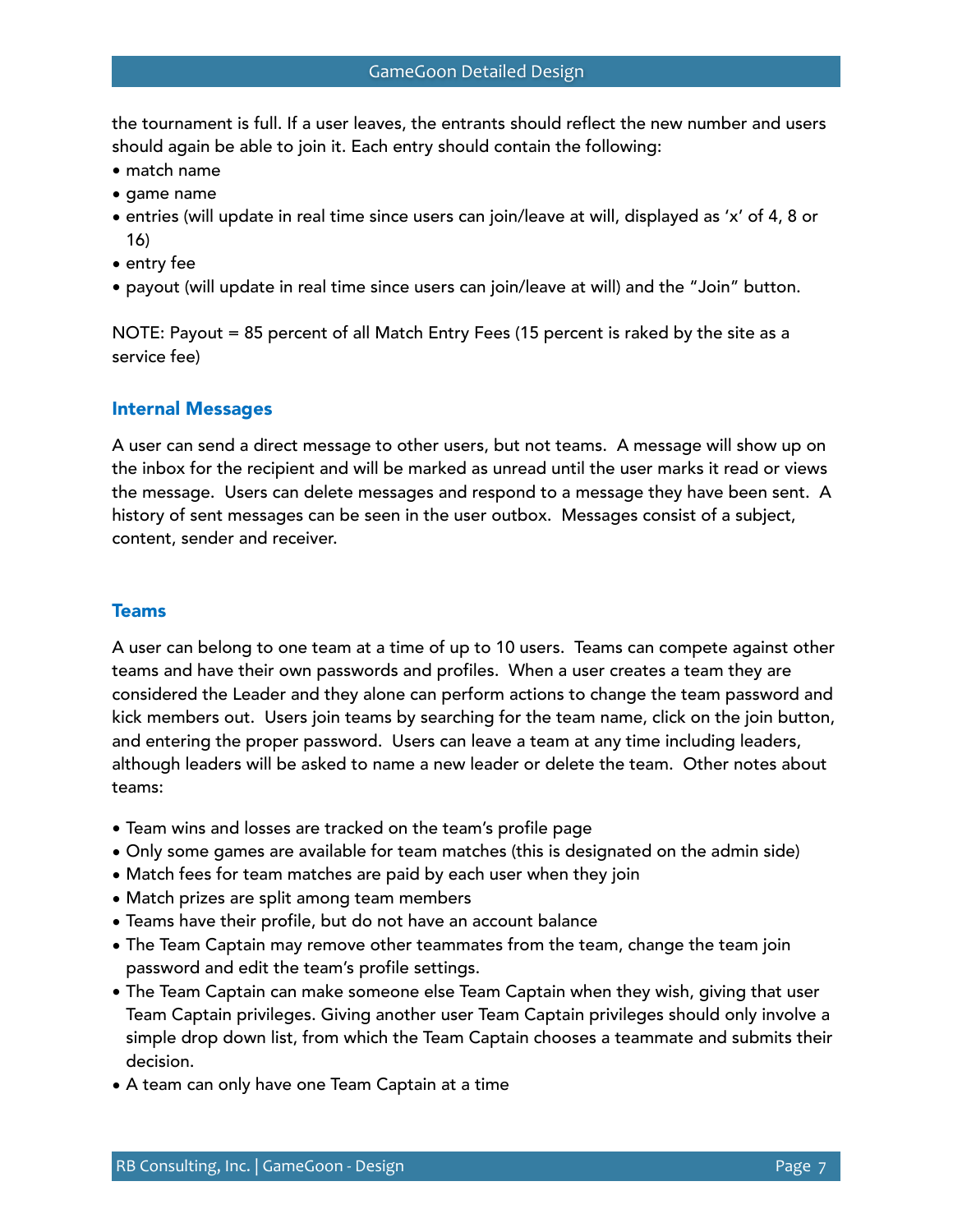Teams require a special bit of handling when they a signing up for a tournament or quick match. The core issue is that a team is not registered until a number of team members equal to the players in the challenge tournament have registered. It is best described with this example:

- 1. Team 1 (users are A, B and C), Team 2 (users are X, Y and Z) and Team 3 (users are L, M and N) all want to join a Team Quick Match (or Team Tournament. All Team Quick Matches are 1 team versus 1 team (or 1v1). Team Tournaments involve more teams, but the logic is the same
- 2. A finds a Team Quick Match to join on the match listing table, located on the site's Lobby page.
- 3. A joins the match. The site places a hold on A's account for the match entry fee
- 4. The site sends a notification to all users on Team 1. These notifications are placed in the users' My Matches page (Pending tab)
- 5. If A wishes, they may leave the Team Quick Match from their My Matches page (Pending tab) by clicking on the Leave button on the user's My Matches page (Pending tab)
- 6. If A does leave, the site reverses the hold on A's account, and all match notifications are
- 7. deleted from all of Team 1's My Matches pages (Pending tab).
- 8. B and C both join the Team Quick Match
- 9. The site places a hold on both users' account
- 10. At this point, Team 1 is slotted into the match, and cannot be forced out by another team
- 11. The site updates the entrants field on the match listing table. However, A, B or C may leave the Team Quick Match when wish.
- 12. A leaves the Team Quick Match
- 13. The site reverses the hold on A's account and updates the entrants field on the match listing table
- 14. Team 1 is no longer slotted into the match, even though B and C are still joined
- 15. If B and C leave, their account holds are also reversed, and the site deletes the match
- 16. notifications from Team 1's My Matches pages (Pending tab)
- 17. Team 1 is slotted into the Team Quick Match.
- 18. X and Y join the Team Quick Match. The site places holds on their accounts and sends match
- 19. notifications to all members of Team 2, on their My Matches pages (Pending tab)
- 20. Team 2 is not slotted into the match until Z also joins
- 21. L joins the Team Quick Match because there is an open team slot still
- 22. Match notifications are sent to all members of Team 3 on their My Matches pages (Pending tab)
- 23. Z finally shows up for Team 2 and joins the Team Quick Match. Both team slots are now filled and the match is fixed
- 24. However, L had joined the Team Quick Match, but is now forced out because there are no more team slots available.
- 25. The site reverses the hold on L's account and deletes all match notifications from Team 3's My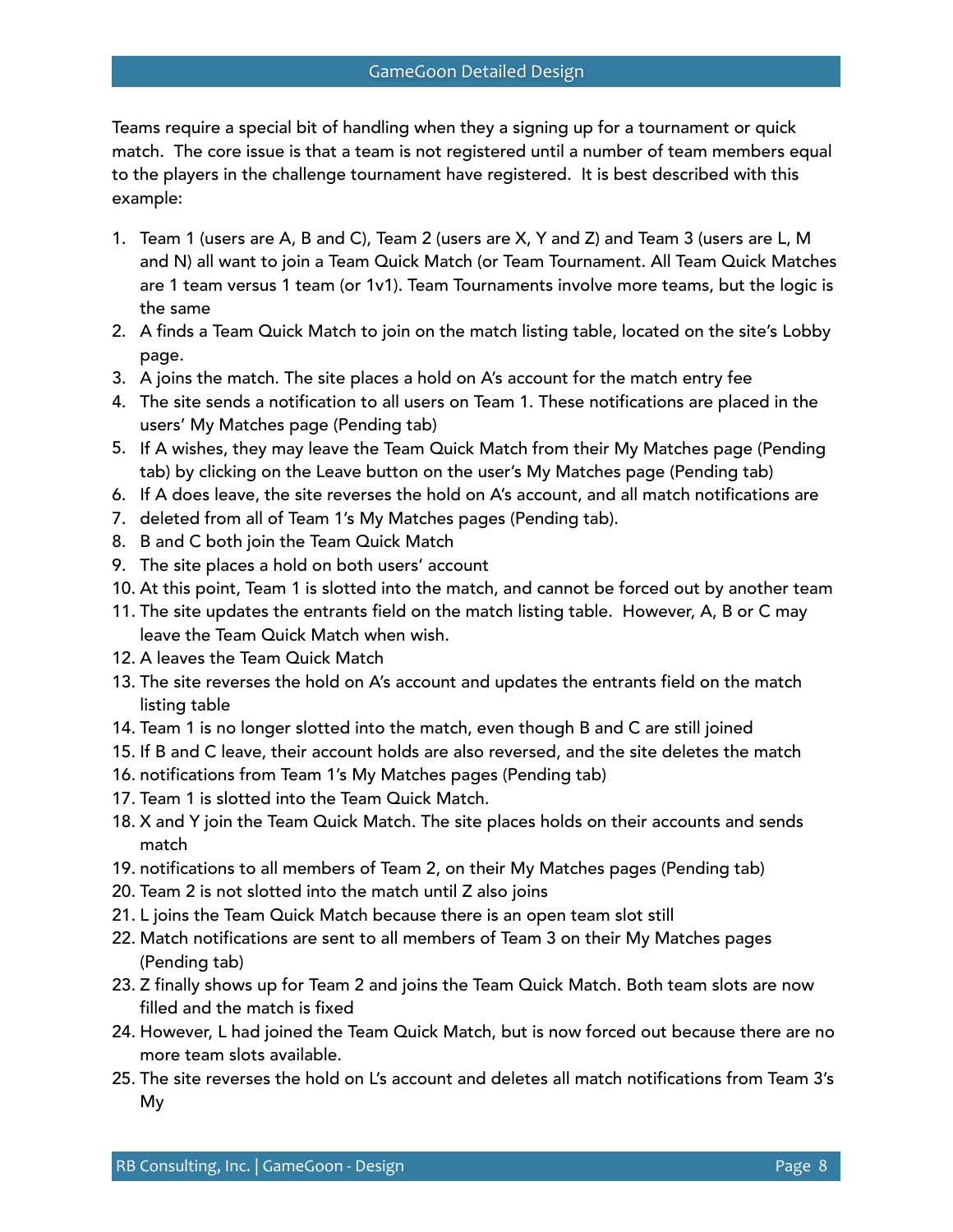- 26. Matches pages (Pending tab)
- 27. The site deducts funds from A, B, C, X, Y and Z and moves all match notifications from Pending tab on My Matches pages to Ongoing tab

### Submitting Results

Once a match has been fixed and moved to the Ongoing tab on a user's My Matches page, that user may submit a result for that match at any time. The rules are almost identical for all types of matches, however the team result submission is a little different from individual submissions.

Results are submitted on the Match Details page. The Match Details page can be reached by clicking on a match notification on a user's My Matches page. Users may submit one of three match results: a win, a loss or a dispute. Once a user submits a win or loss, the result is not finalized until the opposing user submits a result as well. However, when a user submits a result, the site starts a timer, and once this timer is up, the result is finalized. This is to ensure that people don't stall result submitting in an act of protest. Once the result is finalized, the site awards prize money to the winning user, and records win and loss statistics for each user (located on their user profiles). The site then moves the match notification from the Ongoing tab on each user's My Matches page, to the Completed tab. Users may review match details for completed matches listed under the Completed tab, but cannot interact with them in any other way.

The third result is a dispute, which is usually filed when a user suspects another user of cheating. When a user files a dispute, they must write out a short reason for the dispute and confirm its submission on the Submit Dispute page. Upon confirmation, the site prevents all users involved in the match from declaring further results for the match, and the site also adds an icon to the match notification on the Ongoing tab to alert all users in the match. The dispute is resolved on the admin side, as an admin can either refund all users' match entry fees, or declare a match winner, and award that user the prize.

Once a dispute is resolved, the match notification entry is moved to the Completed tab on all users' My Matches pages. Once a result is submitted, the result displays on the Match Details page for all users. When the result is finalized, this final result is also displayed for all users on the Match Details page.

This structure is identical for team matches. Any user from either team can submit a result, but only one user from each team may do so. In other words, every user is not required to submit a result. The only exception to any of this logic is for Tournaments and Team Tournaments During Tournaments and Team Tournaments, results have to be submitted and finalized for every round of the tournament. The table that displays submitted and finalized results is removed at the start of each round, and result submission buttons are placed back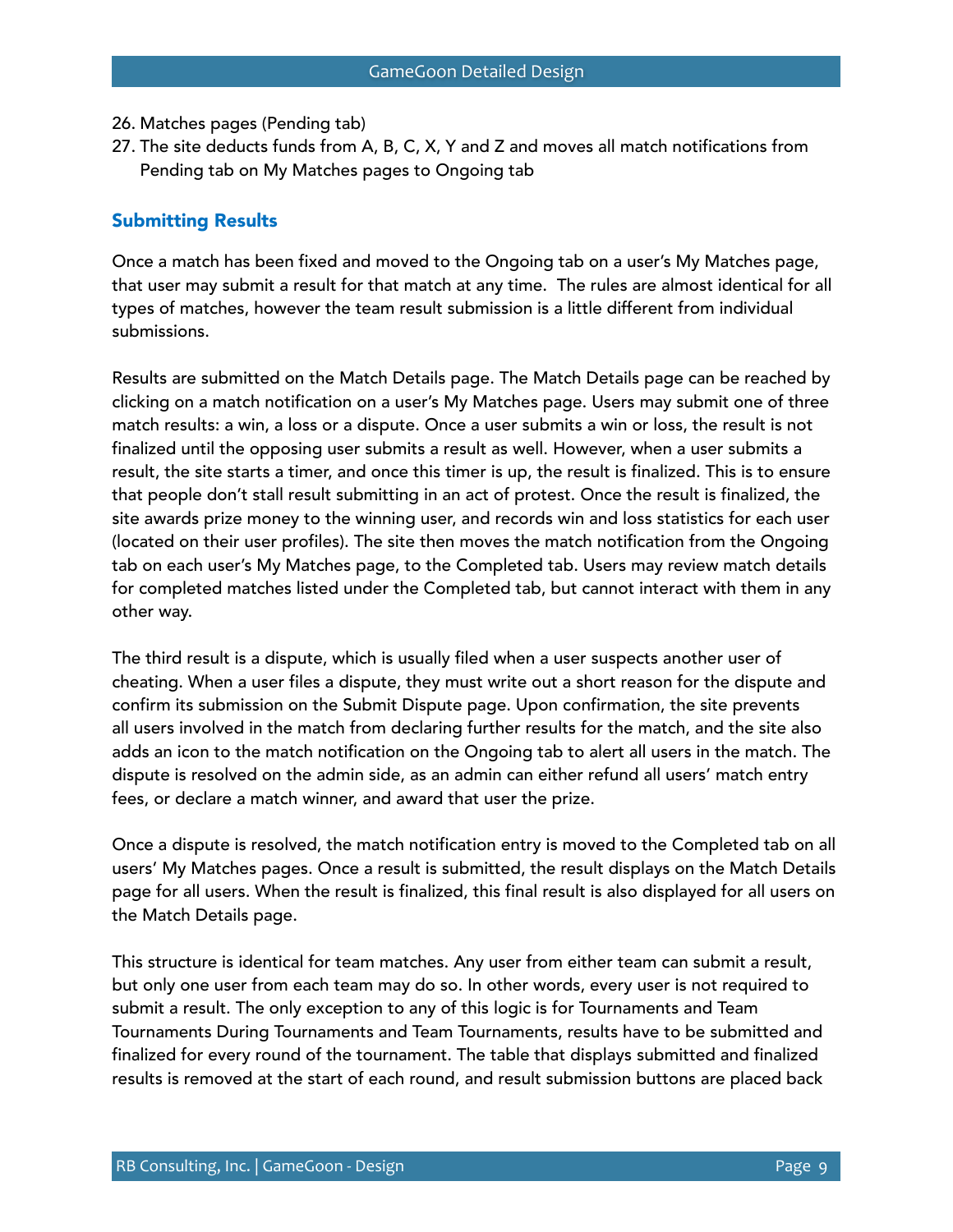in their spots. In other words, users will have to complete the result submission process multiple times throughout the course of a tournament.

The site awards prize money to the match winner (or placing users) upon result finalization. Again, Tournaments and Team Tournaments are exceptions to this rule Tournaments and Team Tournaments award prize money to multiple winners, depending on where they place in the tournament. The amount of prize money awarded to each user (or team), is unique, so it is set manually on the admin side when creating a Tournament or Team Tournament.

There are a couple contingencies to plan for when putting together the result submitting logic. One is both users submitting duplicate results (i.e., both declaring a win or a loss), the other is a user failing to respond to a result submission prior to timer expiration. When two users each submit a win or a loss, the site considers the match disputed. When the second user attempts to enter a duplicate result, the site directs them to the Submit Dispute page instead, where they will file a dispute like normal and confirm its submission. At this point, the site treats the dispute like normal, adding the notification icon to the My Matches page and awaiting resolution on the admin side.

The result submitting logic must also account for a user that never responds to a result submission. When the first user submits either a win or a loss, the site starts a 48 hour timer. If the other user does not submit a result before this timer expires, the initial result submission is finalized. If the first user declared a win, the site awards them the prize money. If the first user declared a loss, the site awards the other user the prize money.

# Quick Challenge

A quick challenge is setup by an administrator for an individual to join. Here is how a quick challenge progresses:

- 1. Quick challenge is created and appears on the list of available challenges. It is a record in the Match table and it has a status of Open.
- 2. User 1 joins match: funds withdrawn in a pending transaction, match user 1 slot is created and filled with the user information, match record acceptId is set to user 1.
- 3. If User 1 leaves match: Pending transaction is deleted, match user 1 slot is deleted, match acceptedId value is set to null.
- 4. When a User 2 joins: funds withdrawn from user 2, user 1 transaction pending status is set to N, match user 2 slot is created and filled, Match status becomes fixed, users notified via email.
- 5. Users compete and enter results. Result is either user 1 or user 2 is winner. Result is set on match slot record. When both users have responded then winner id is set on match record and winner is paid. Match record status set to completed.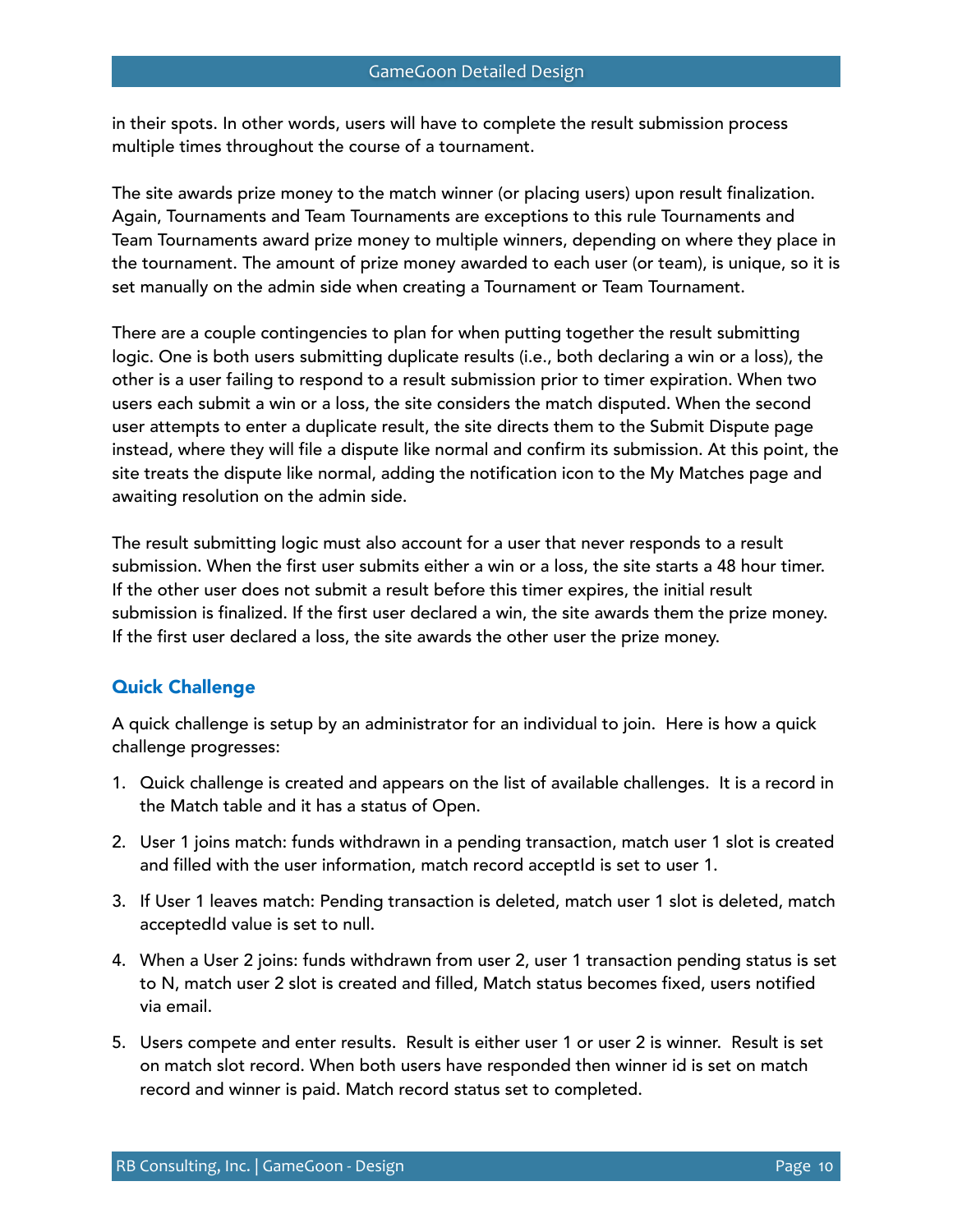- 6. If users disagree on winner match record status is set to disputed and an administrator will be able to review the match and set a winner to trigger the actions noted in step 5.
- 7. Administrators can cancel a match which will set the match record to cancelled status and trigger a refund to joined users (if any exist).
- 8. If a Quick Challenge is recurring then a new Quick Challenge is created and the cycle starts at step 1.

# Team Quick Challenge

A team quick challenge is setup by an administrator for an individual to join. Here is how a team quick challenge progresses:

- 1. Quick challenge is created and appears on the list of available challenges. It is a record in the Match table and it has a status of Open. The match team size value must be a value from 2 to 10.
- 2. Team 1 User 1 joins match: funds withdrawn in a pending transaction, match user 1 slot is created and filled with the user information, match record acceptId is set to user 1. Additional match slots are created with the User 1 team id set so that total slots created for the team is equal to the match team size value. Teammates are notified that a team quick challenge is available.
- 3. User 1 teammates can join until all team slots are filled. Funds are withdrawn in pending transaction and an empty match slot is filled.
- 4. Users can leave at any time until match is fixed. Leaving removes the related pending transaction and sets the match slot to null for the leaving user.
- 5. If all users of a team leave match: all of the match user slots for the team are removed, match acceptedId value is set to null. Team is notified that they have left the challenge. If a second team has joined they are also notified.
- 6. When user from a second teams joins: funds withdrawn in a pending transaction, match user 2 slot is created and filled with the user information. Additional match slots are created with the User 2 team id set so that total slots created for the team is equal to the match team size value. Teammates and members of team 1 are notified that a team quick challenge is available.
- 7. Team 2 users can join and leave as per steps 3 and 4.
- 8. When all slots are filled for both teams: All pending transactions for the match are set to not pending. Match status becomes fixed, users notified via email.
- 9. Users compete and enter results. Result is either team 1 or team 2 is winner. Result is set on match slot record. When both teams have provided at least one response then winner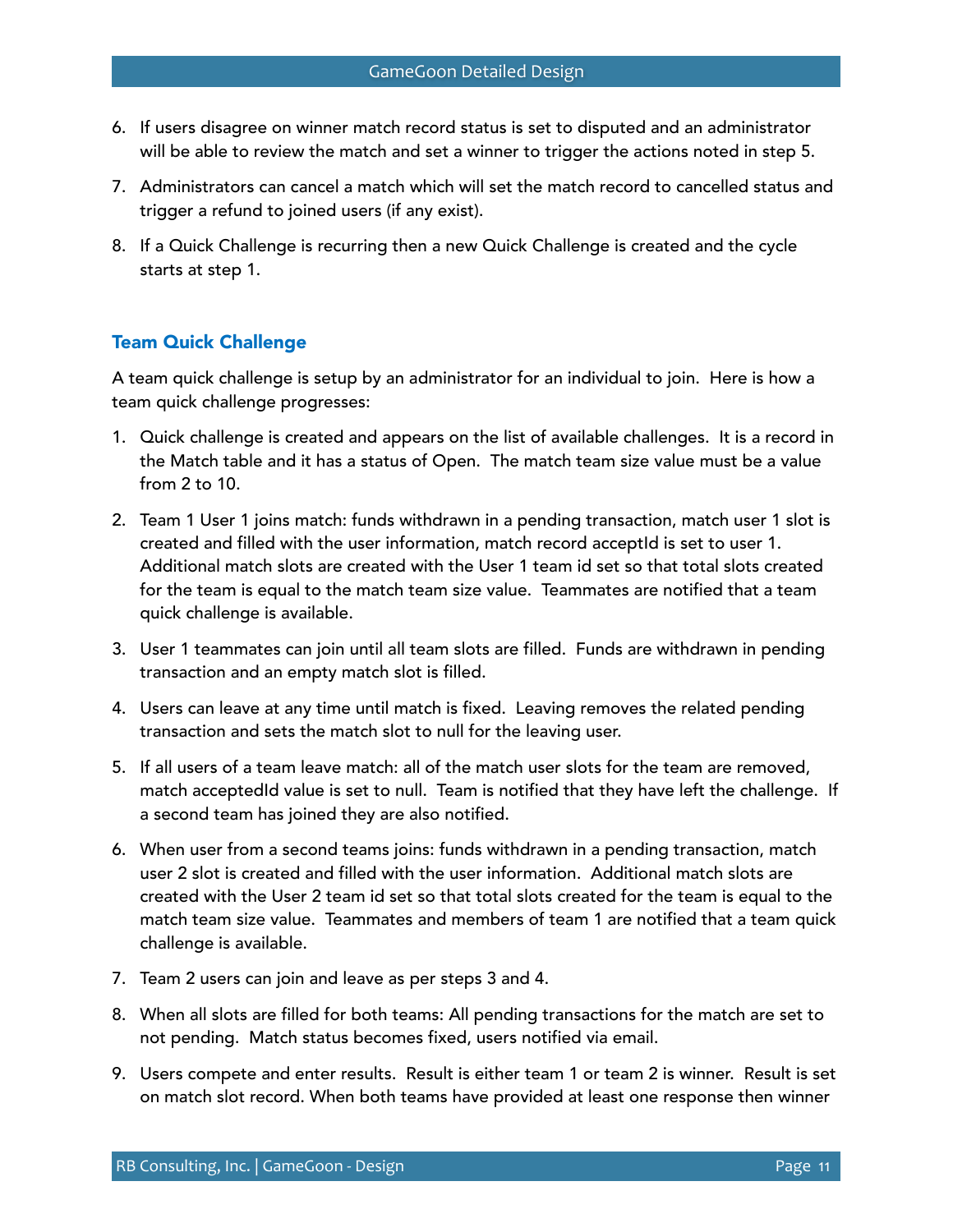id is set on match record and winning team participants are paid (winnings distributed evenly among them). Match record status set to completed. When a user from a teams provides a match result it sets that same value for all teammates so there cannot be disagreement among team members.

- 10. If teams disagree on winner match record status is set to disputed and an administrator will be able to review the match and set a winner to trigger the actions noted in step 9.
- 11. Administrators can cancel a match which will set the match record to cancelled status and trigger a refund to joined users (if any exist).
- 12. If a Team Quick Challenge is recurring then a new Team Quick Challenge is created and the cycle starts at step 1.

# **Challenges**

A single member can challenge another member to a game. A challenge is made by selecting the game, entering a subject line, providing a date and stake amount, and then adding any comments or match details to be shared. Once the challenge is made the other member can accept or decline the challenge. The life of the challenge follows this flow:

- 1. Challenge is created and appears on the list of challenges for both users. It is a record in the Match table and it has a status of Open. The challenger has funds removed in a pending transaction. Challenged user is sent a notification.
- 2. If User 2 declines (or fails to respond within 48 hours) the match is cancelled and the pending transaction is deleted. Challenger is sent a notification.
- 3. When a User 2 accepts: funds withdrawn from user 2, user 1 transaction pending status is set to N, match slots are created for the two users, Match status becomes fixed, users notified via email.
- 4. Users compete and enter results. Result is either user 1 or user 2 is winner. Result is set on match slot record. When both users have responded then winner id is set on match record and winner is paid. Match record status set to completed.
- 5. If users disagree on winner match record status is set to disputed and an administrator will be able to review the match and set a winner to trigger the actions noted in step 5.
- 6. Administrators can cancel a match which will set the match record to cancelled status and trigger a refund to joined users (if any exist).

## Team Challenges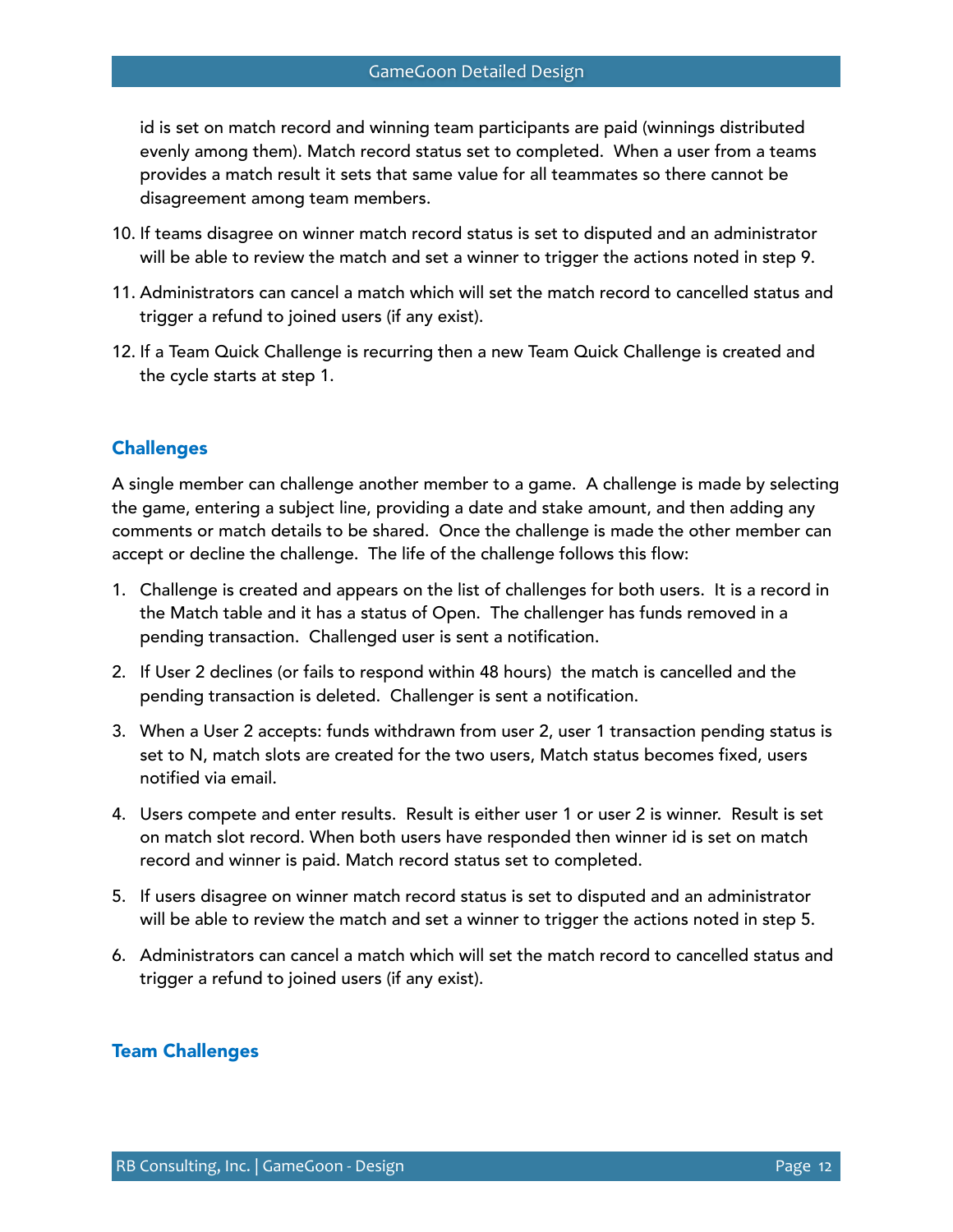A team can challenge another team to a game. A challenge is made by selecting the game, entering a subject line, providing a date and stake amount, and then adding any comments or match details to be shared. Once the challenge is made the other team can accept or decline the challenge. The life of the team challenge follows this flow:

- 1. Challenge is created and appears on the list of challenges for both teams. It is a record in the Match table and it has a status of Open. The challenger has funds removed in a pending transaction. Match slots are created for both teams up to the team size set in the challenge.
- 2. If a user from team 2 declines (or there is no response in 48 hours), the match is cancelled and the pending transaction is deleted. Challenging team is notified.
- 3. When a User from team 2 accepts: a pending transaction fee is created for the user, a slot is filled , and users from both teams are notified via email.
- 4. Users from both teams join until all slots are full.
- 5. Users can leave at any time before match is fixed. When they leave their pending transaction is deleted, all users that have joined are notified, and the slot information for the departing user is reset to null. When a last member from a team leaves the match is deleted and all related pending transactions are deleted. Members of both teams are notified.
- 6. When all slots are filled the match becomes fixed, all participants are notified, and all related pending transactions are set to not pending.
- 7. Teams compete and enter results. Result is either team 1 or team 2 is winner. Result is set on match slot record. When both teams have responded then winner id is set on match record and winning team is paid (equal amounts to all participants). Match record status set to completed.
- 8. If users disagree on winner match record status is set to disputed and an administrator will be able to review the match and set a winner to trigger the actions noted in step 5.
- 9. Administrators can cancel a match which will set the match record to cancelled status and trigger a refund to joined users (if any exist).

## **Tournaments**

Tournaments are setup by the site admin for members. Members can see the list of available tournaments and join one by clicking the join link. A tournament has a system, fee, game, format, rules, and number of participants. Members can join until the number of participants are reached or the tournament is scheduled to start and at that point the tournament will be fixed and they can start playing the tournament games. Tournaments follow this flow: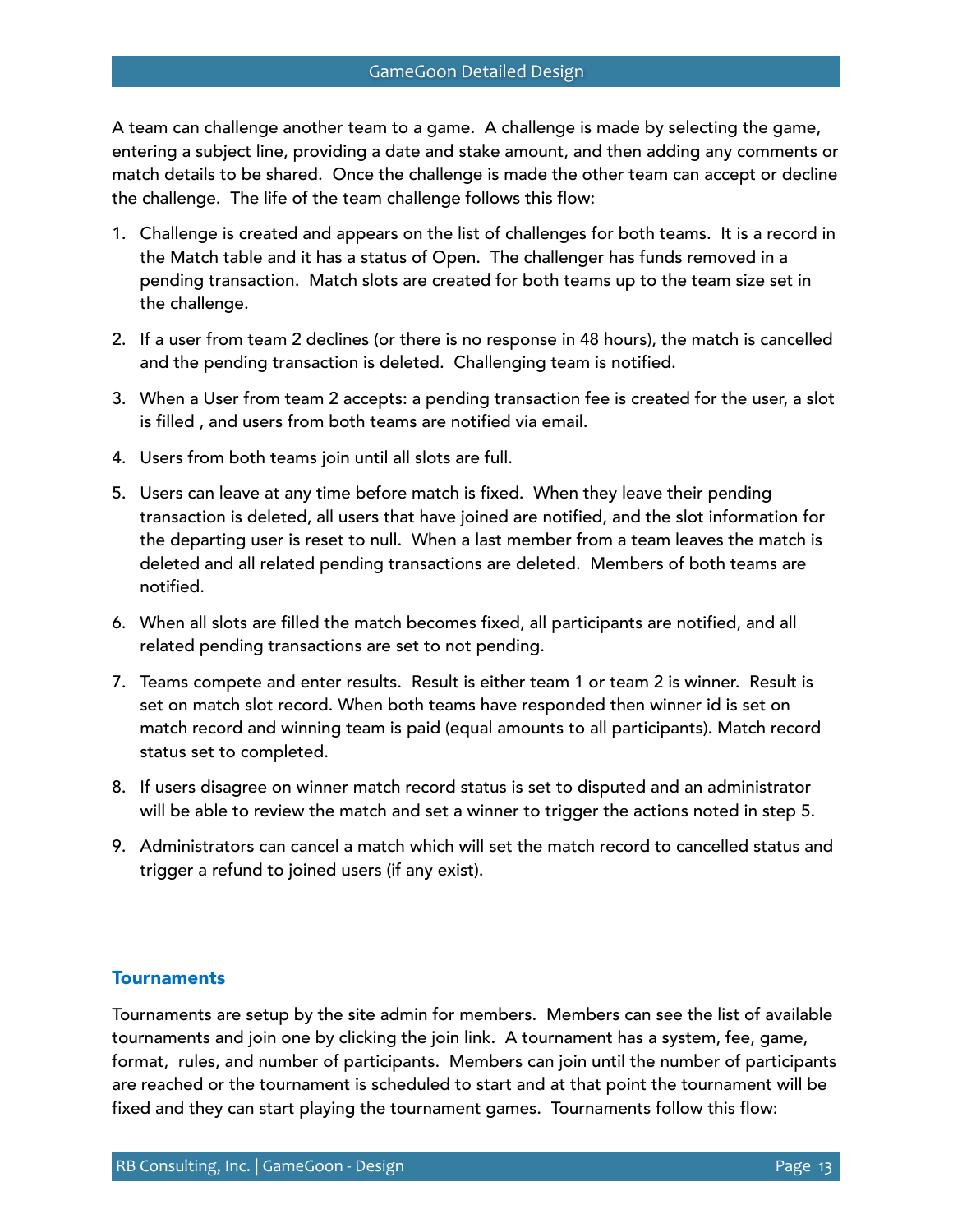- 1. User joins tournament: funds withdrawn in a pending transaction. Tournament slot is created for the user.
- 2. User leaves (only available until tournament is fixed): Pending transaction deleted, user removed from tournament user slot
- 3. All user slots filled: Tournament is fixed, seeded and brackets built, first round matches are built, match slots are filled for users, and activated. All users that have joined are notified.
- 4. OR Timer runs out: Tournament is fixed, seeded, bye rounds determined and brackets built, first round matches are built, match slots are filled for users, and activated. All users that have joined are notified. Bye rounds are treated as a match that the user wins, but a "bye" opponent is entered as the loser.
- 5. Once all matches for a round are completed the winners are used to build the next round, their maxRound counter on the tournament slot is incremented. Loser tournament slots are set to not active. The next round matches are created and slots are filled with the active members of the tournament (after seeding if necessary).
- 6. Once there is only one active user left they are a winner and get the winner pot amount for position 1. If the pot has additional payouts then it pays out by moving backwards from the current round number and paying members that made it to that maxRound.

## Team Tournaments

Team Tournaments are setup by the site admin for teams. Members can see the list of available tournaments and join one by clicking the join link. A team tournament has a system, fee, game, format, rules, number of team members, and number of participating teams. Teams can join until the number of participating teams are reached or the tournament is scheduled to start and at that point the tournament will be fixed and they can start playing the tournament games. Team Tournaments follow this flow:

- 1. User joins tournament: funds withdrawn in a pending transaction. Tournament slots are created for the user team to the number of participants.
- 2. User leaves (only available until tournament is fixed): Pending transaction deleted, user removed from tournament user slot. If all slots are empty for a team then the team slots are deleted.
- 3. All Team slots filled: Only users that are members of a team with an open slot can join. Other users will no longer see the Team Tournament on their available list.
- 4. All user slots for all teams filled: Tournament is fixed, seeded and brackets built, first round matches are built, match slots are filled for teams, and activated. All users that have joined are notified.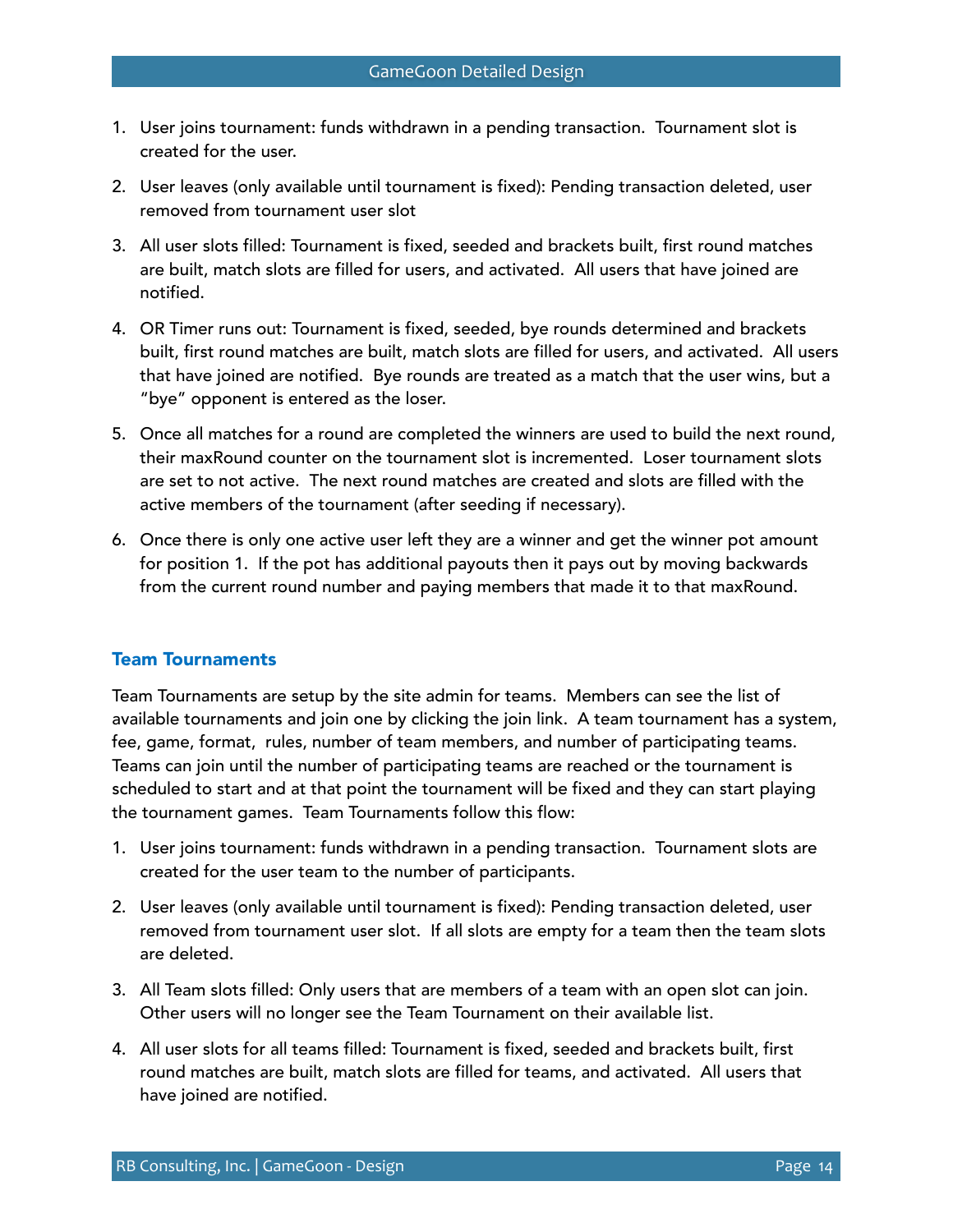- 5. OR Timer runs out: Tournament is fixed, seeded, bye rounds determined and brackets built, first round matches are built, match slots are filled for users, and activated. Users that have joined, but their team slots are not full will be removed and notified. All teams that have joined (and filled all slots) are notified. Bye rounds are treated as a match that the team wins, but a "bye" opponent is entered as the loser.
- 6. Once all matches for a round are completed the winners are used to build the next round, their maxRound counter on the tournament slot is incremented. Loser tournament slots are set to not active. The next round matches are created and slots are filled with the active teams of the tournament (after seeding if necessary).
- 7. Once there is only one active team left they are a winner and get the winner pot amount for position 1 distributed among the team's participants. If the pot has additional payouts then it pays out by moving backwards from the current round number and paying teams that made it to that maxRound distributed evenly among participating members.

## Tournaments Brackets

Tournaments and Team Tournaments each consist of multiple matches, played one round at a time through the site's bracketing system. This means that the site has to build a bracket when a Tournament or Team Tournament is fixed. It also means that the site has to update the bracket as matches are played and users move into deeper rounds of the tournament. Tournaments pay out multiple users, so users that do not make it to the final round may still receive prize money.

The primary challenge when putting together the bracket logic is that the site must be able to make a bracket that makes sense, no matter how many users have joined the Tournament or Team Tournament. Unlike Challenges and Quick Matches, Tournaments and Team Tournaments are not fixed when the match is full of entrants. Instead, the tournament starts at a fixed time and date (which we establish on the admin side upon tournament creation), as this allows users to set aside the necessary time to complete the tournament. With a fixed time and date, a tournament may involve any number of users, and everyone who joins will expect to play at that time and date.

This is accomplished by setting up first round byes when the number of users in the tournament is something other than a power of two.

No matter how many entrants are in the tournament, it is possible to make it work with enough first round byes. Rule of thumb is - there are no byes when the number of entrants is equal to a power of 2 (8, 16, 32, 64, etc.). To calculate the number of byes for any other number, take the number of actual entrants, and add byes until reaching the next power of 2.

For example: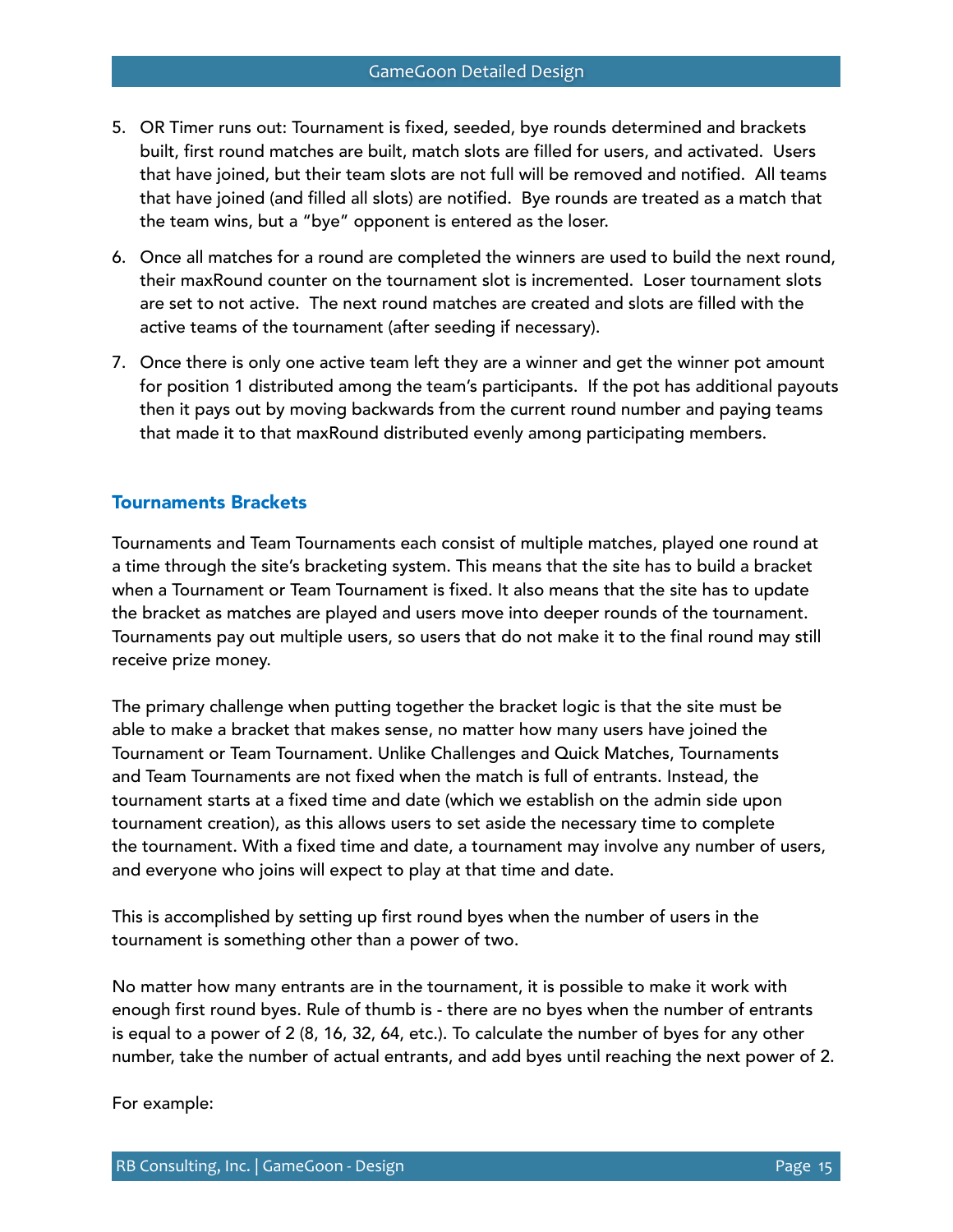A tournament is organized for 16 entrants, but only 7 join. The next power of 2 is 8, so the bracket would be organized with a single bye, and then proceed as if it was the second round of an 8 user tournament. This is what the bracket would look like.



#### Another example:

Consider the same 16 entrant tournament, except this time 9 users join. The next power of 2 is 16, so add 7 byes and then play out the remaining rounds like normal. The bracket would look like this:

The formula for determining the number of first round byes, then, is thus:

byes = next highest power of 2 (relative to the number of entrants) - number of entrants

All tournaments are single elimination and are randomly seeded, so there is no added complexity to building the bracket. The only judgment the site has to make is the number of first round byes, and built the bracket around that value.

Once the bracket is set, users are required to play their matches and submit results every round. Once the result for a match is finalized, the winning user is pushed to the next round on the bracket and the Match Details page for their current page allows for match result submission again. Like Challenges and Quick Matches, when a user submits a result for a tournament match, the site starts a 48 hour timer. At the end of that timer, the site finalizes the result if the opponent did not dispute the result. If they do, the dispute will be resolved on the admin side.

Users may progress through the bracket at their own pace (there is no set time for starting each round). When a user is matched up with their next round opponent, the Match Details page updates to reflect the new opponent and their information. The full bracket is displayed at the bottom of the My Matches page so that users can track their progress and other users' progress.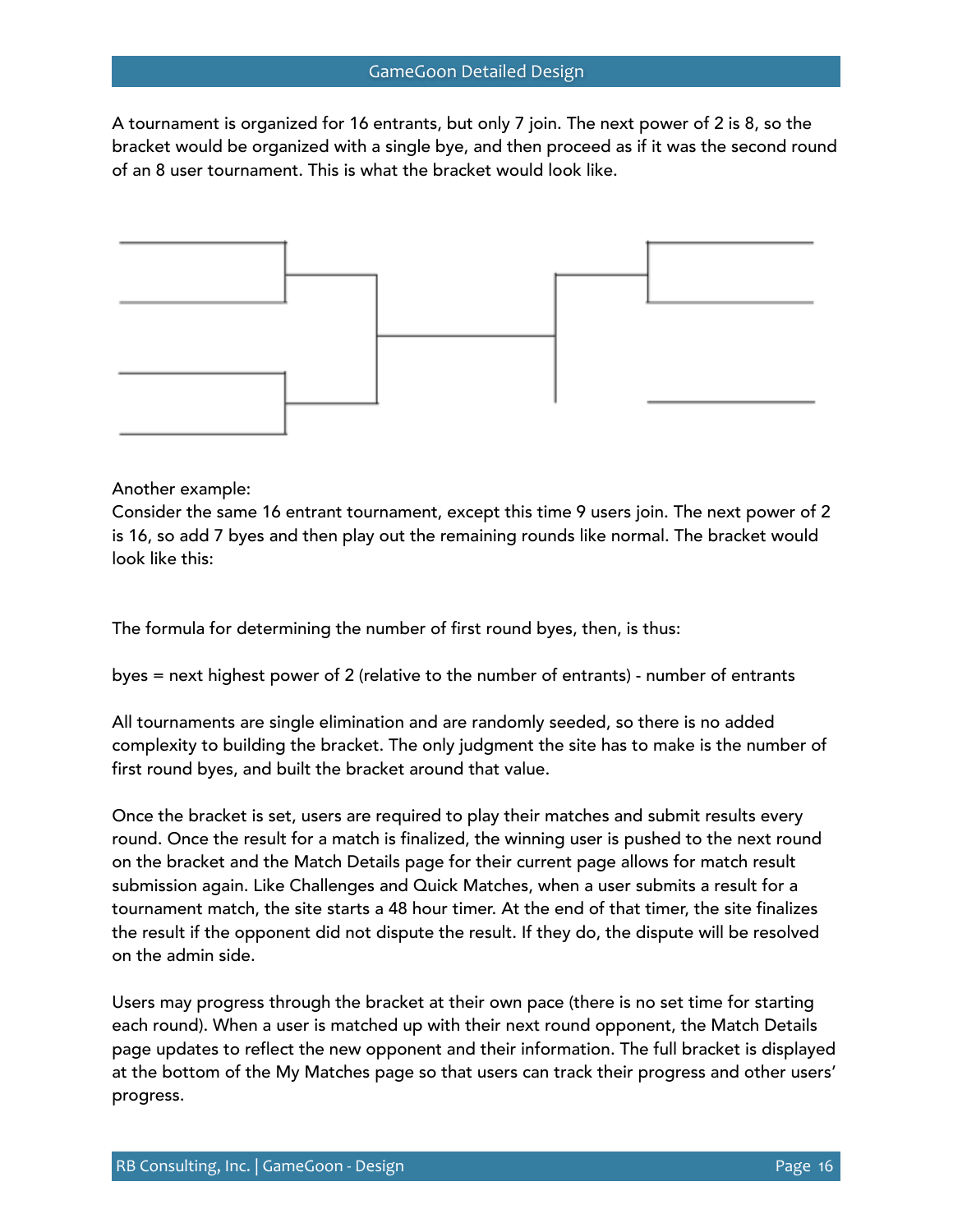At the conclusion of the tournament, the site awards a fixed percentage of the prize to each placing user. This is unique to tournaments as well, as the number of entrants will determine prize amounts - which will vary from tournament to tournament.



#### Tournament Payouts

At launch, the site will host tournaments up to 16 entrants in size. However, because Tournaments and Team Tournaments are fixed at a specified time and date, the site has to be prepared to alter the payout table depending on how many users are involved. These payout tables specify the percentage of the pot each placing user in the match receives.

| For 2 users            | For 7 users           |
|------------------------|-----------------------|
| 1st place: 100 percent | 1st place: 70 percent |
|                        | 2nd place: 30 percent |
| For 3 users            |                       |
| 1st place: 100 percent | For 8 users           |
|                        | 1st place: 50 percent |
| For 4 users            | 2nd place: 30 percent |
| 1st place: 100 percent | 3rd place: 10 percent |
|                        | 4th place: 10 percent |
| For 5 users            |                       |
| 1st place: 70 percent  | For 9 users           |
| 2nd place: 30 percent  | 1st place: 50 percent |
|                        | 2nd place: 30 percent |
| For 6 users            | 3rd place: 10 percent |
| 1st place: 70 percent  | 4th place: 10 percent |
|                        |                       |

For 10 users 1st place: 50 percent 2nd place: 30 percent 3rd place: 10 percent 4th place: 10 percent

For 11 users 1st place: 50 percent 2nd place: 30 percent 3rd place: 10 percent 4th place: 10 percent

For 12 users 1st place: 50 percent 2nd place: 30 percent 3rd place: 10 percent 4th place: 10 percent

2nd place: 30 percent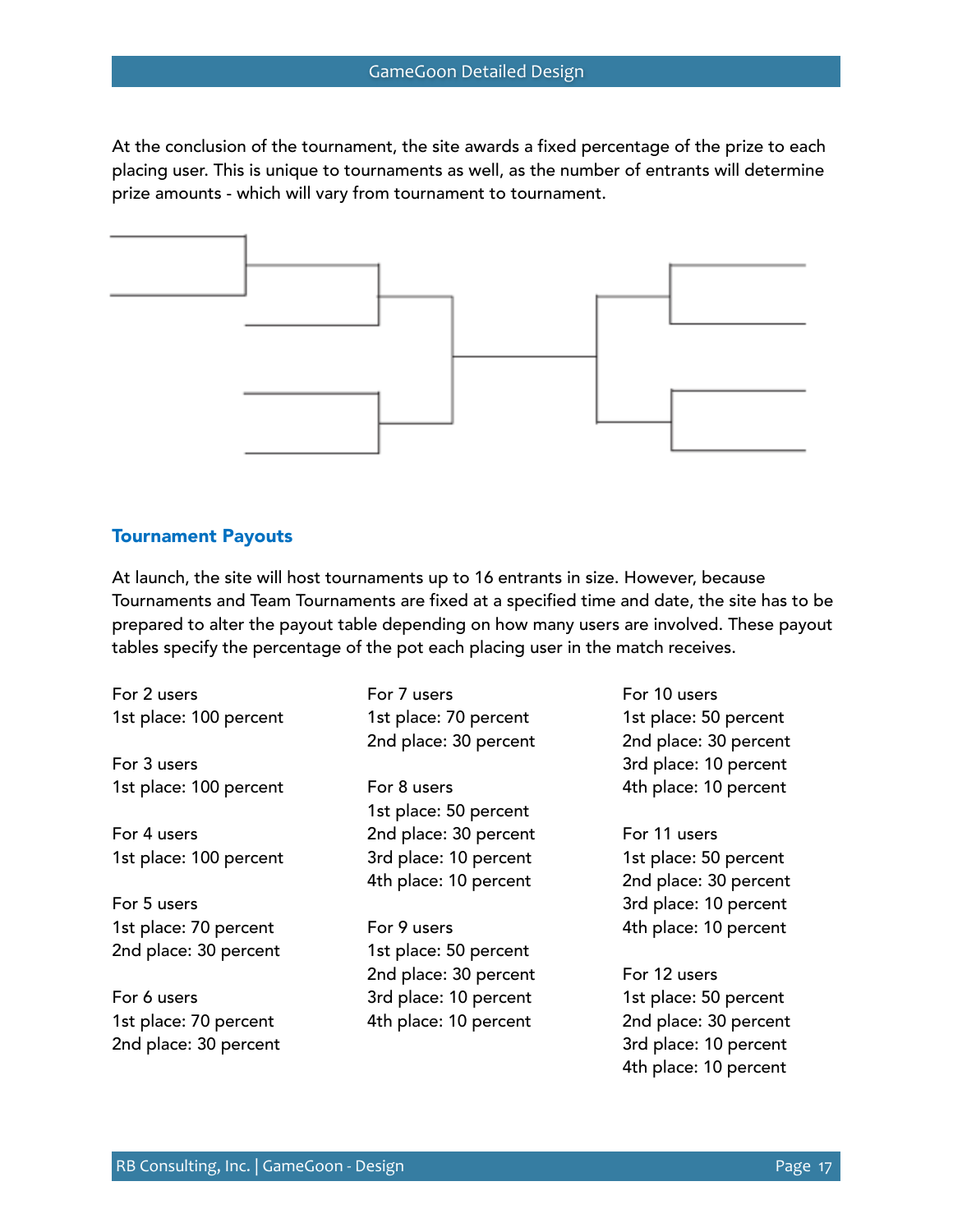For 13 users 1st place: 50 percent 2nd place: 30 percent 3rd place: 10 percent 4th place: 10 percent

For 16 users 1st place: 50 percent 2nd place: 30 percent 3rd place: 10 percent

4th place: 10 percent

For 14 users 1st place: 50 percent 2nd place: 30 percent 3rd place: 10 percent 4th place: 10 percent

For 15 users 1st place: 50 percent 2nd place: 30 percent 3rd place: 10 percent 4th place: 10 percent

# Cashier Page

Users click on the Cashier button in the header to get to the Cashier page. The Cashier page has three navigable tabs: Deposit, Withdraw and Transaction History.

The default tab upon landing on the Cashier page is Deposit. There are two fields on this page -- a "Deposit Amount" text area where users can type in how much money they want to deposit in the site (minimum \$10) and a "Payment Method" radio choice -- Paypal or Credit Card. Entering an amount, choosing PayPal and pressing the "Continue" button will send users to the PayPal site where users can finalize payment via our PayPal merchant account. PayPal will direct users back to the lobby with their new funds after completing the process. Entering an amount and choosing Credit Card will generate the following four additional fields to be filled out by the user:

- Credit Card Type (VISA, MasterCard, American Express and Discover)
- Credit Card Number
- Security Code (cvv)
- Expiration Date (month/year XX/XXXX).

After entering an amount, choosing credit card and pressing "Continue" will generate a pop up dialog that contains a Confirm Payment button. Pressing Confirm Payment will charge the user's credit card, add funds to the user's account and send them to the lobby page. All users depositing money should receive an email detailing the amount and specifics.

The Withdraw tab contains the two following fields that are to be filled out by the user: withdrawal amount (a \$3 fee is subtracted from the account for Paypal withdrawals and a \$5 fee for Check withdrawals) -- withdrawal method (radio choice for PayPal or Check). A check box for accepting terms, which users must accept before the site will permit a withdrawal. Choosing "PayPal" will create the following additional field -- PayPal Email Address. After filling out the form and pressing "Continue" the site will generate a pop up dialog that contains a Confirm Withdrawal button. Pressing Confirm Withdrawal will subtract the fee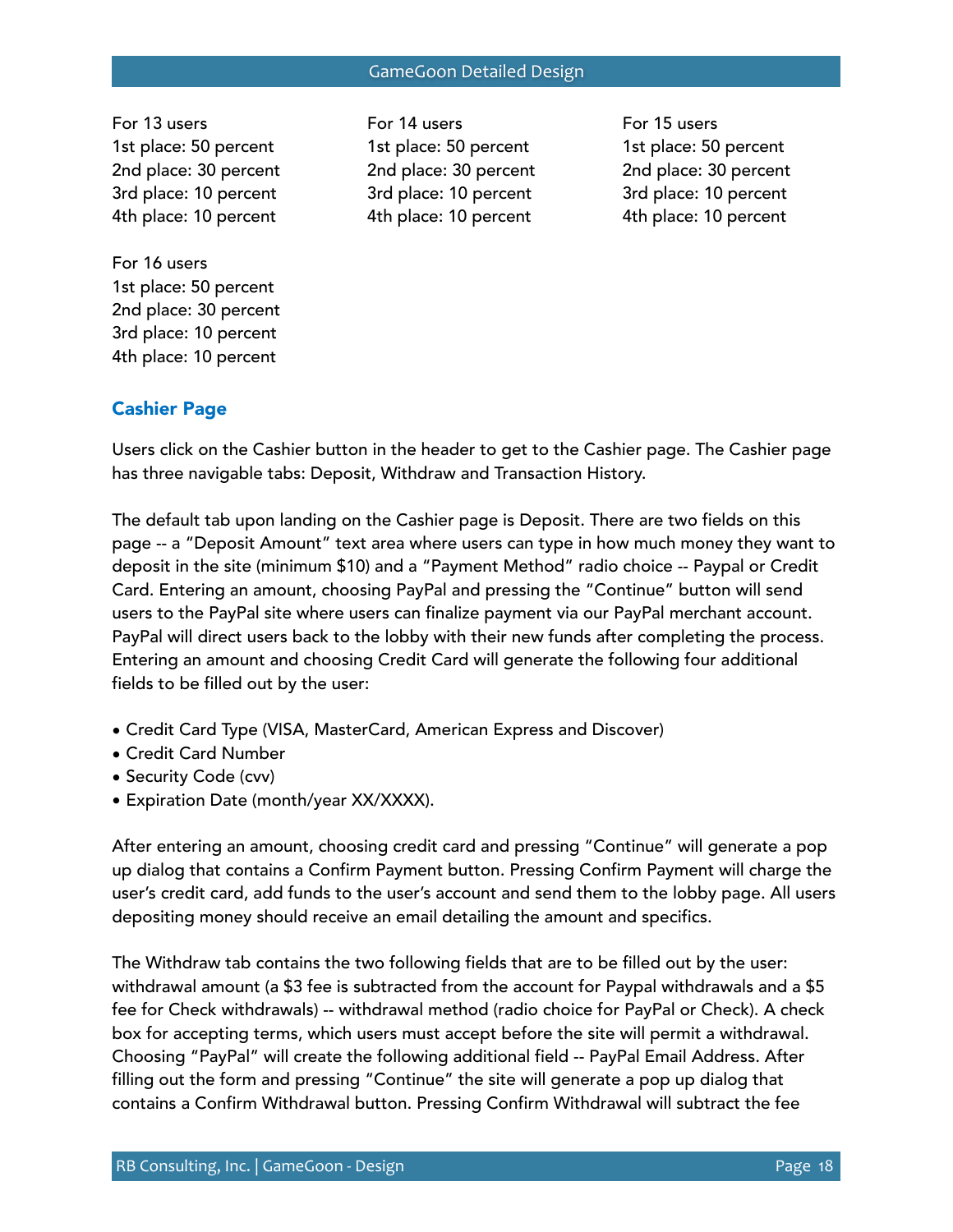from the user's account and then send an email to cashier@gamegoon.com with the withdrawal request information that the user just filled out. We will handle withdrawals manually.

The Transaction History tab contains a table that displays the user's deposit and withdrawal history, including the dates of the transaction, whether it was a deposit or withdrawal, the amount and the method of payment or deposit (keeping the user's credit card information appropriately concealed).

## Match Details Page

When a match is fixed, the site generates a Match Details page that can be accessed through the user's My Matches page (Ongoing tab). To get to the Match Details page from the My Matches page, the user clicks on the appropriate match notification entry under their Ongoing tab. Match notifications do not link to Match Details pages when they are in under the Pending tab and not fixed.

The Match Details page consists of several elements. These elements include:

- A unique, alphanumeric string that represents the match ID (this is used for the site's anticheat software)
- Each user's image avatar, username and win-loss record
- The prize money pool
- The match start time and date (for Challenges and Quick Matches, this will be the time and date the match is fixed. For Tournaments, it will be set on the admin side)
- Each user's contact information (Steam ID, XBL Gamertag, PSN ID and Nintendo Friend Code)
- The submit win, submit loss and submit dispute buttons

When a result is submitted, a notification is added to the Match Details page that lists the submitted result, and the user who submitted it. When a user submits a result, their submit result button are replaced by this notification. When the second user submits a result, this notification is also added to the Match Details page. When a winner is finalized, the Match Details page replaces the notifications with a final results message, announcing the winner of the match

A match rules text field, which is input from the admin side For Tournaments and Team Tournaments, a tournament bracket is also listed. This bracket will need to be updated for users in the tournament after matches in the tournament are completed

When a match is finalized, the notification is moved from the Ongoing tab to the Completed tab on the My Matches page. It can still be clicked to access the Match Details page.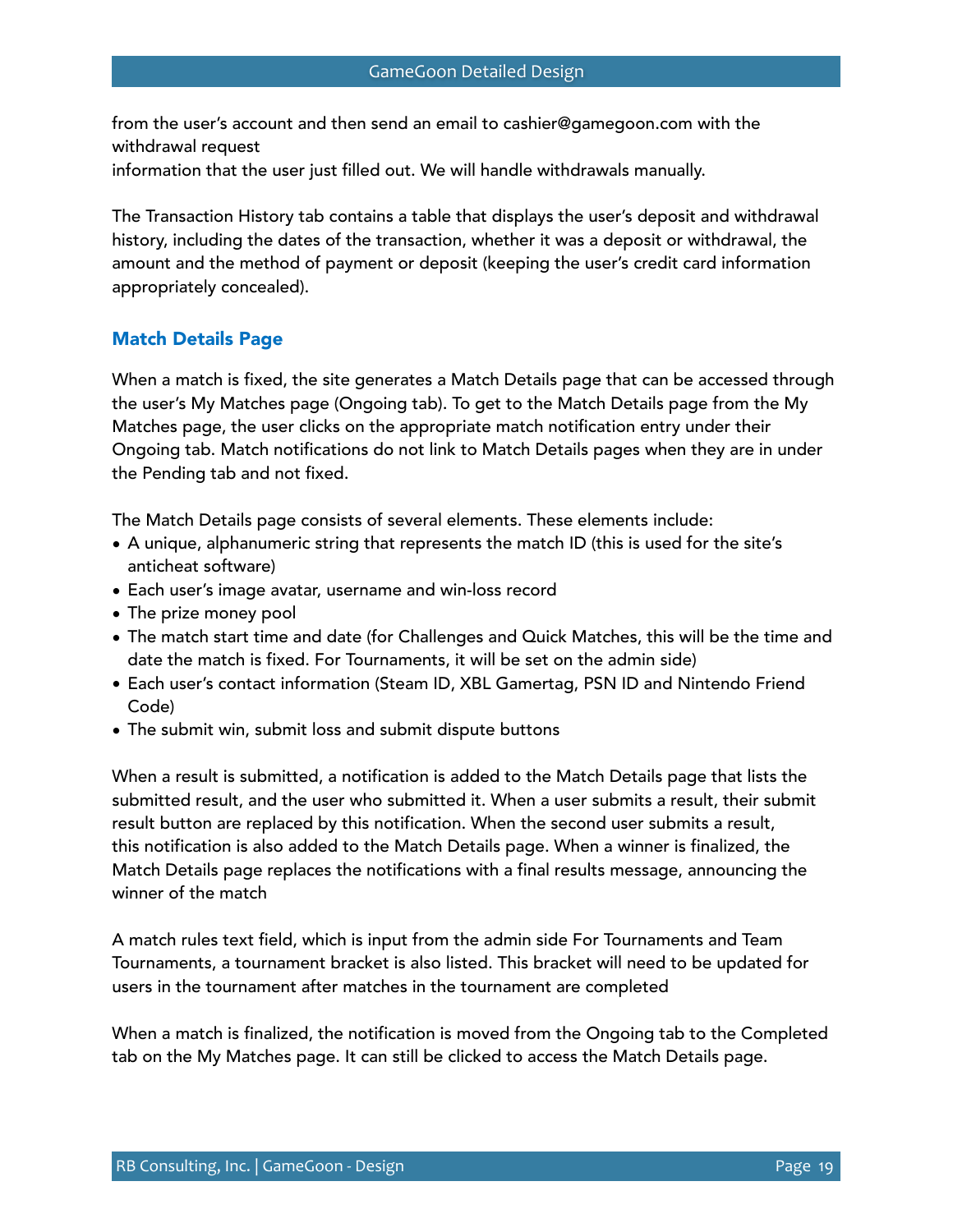# Administration Side

The admin side serves four primary functions:

- Adding and deleting matches/games for all six playstyles
- Resolving disputes
- Viewing matches in progress and interfacing with them
- Sending out announcements to every users' message inbox

We are looking for the most minimal UI possible to permit these functions.

### Adding and deleting matches/games for all six play styles

An admin will press the Create Match button to generate a new Quick Match, Team Quick Match, Tournament or Team Tournament. This will take the admin to a Create Match page that contains a simple form and submit button. This form includes:

- Playstyle (Quick Match, Team Quick Match, Tournament, Team Tournament)
- Match name
- System (PC, XBox One, PS4, WiiU)
- Game
- Number of entrants (only for Tournaments and Team Tournaments)
- How many team members on each team (for example, 3v3)
- Match entry fee
- Prize
- Date and time when match is fixed (only for Tournaments and Team Tournaments)
- Number of places paid
- Text field for special rules
- A pair of radio buttons that either enable Quick Match replication upon fixing, or disable it

NOTE: Quick Matches and Team Quick Matches are meant to be a rapid fire way for users to compete, so they need to be automatically created again as they fill. When this option is selected, when the Quick Match is fixed, an exact copy of it is created and placed on the match listing table. This way, there is always at least one open Quick Match of the specified type.

When the form is complete, the site will ask the admin to confirm the specifics. When confirmed, the site will place the new match in the appropriate section of the match listing table.

An admin will press the Add Game button to add a new game option to the Challenge and Team Challenge list. Upon pressing the button, the admin is taken to the Add Game page, where the admin completes a simple form. This form includes:

• A text field where the admin adds the name of the game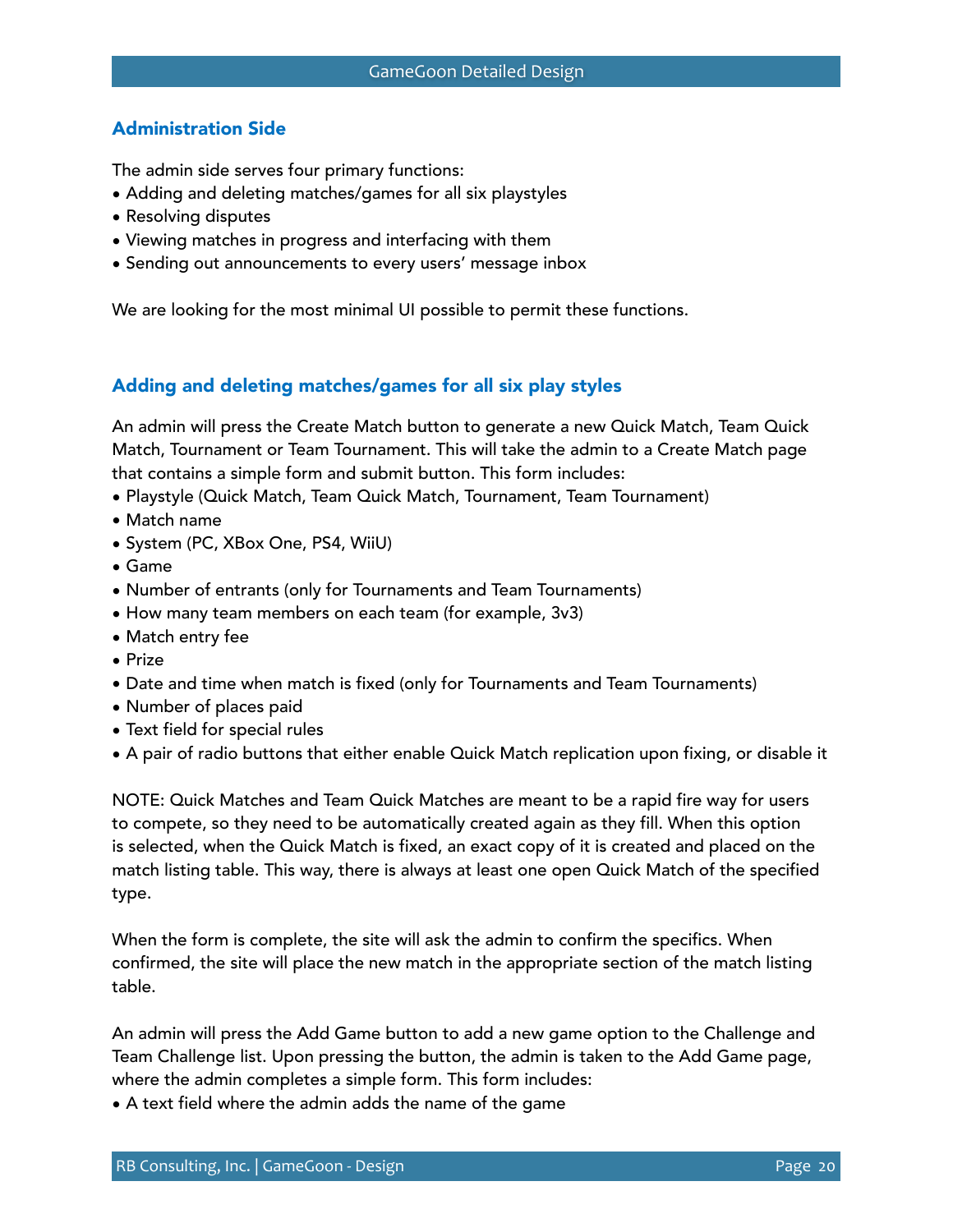• System (PC, Xbox One, PS4, WiiU)

When the form is complete, the site will ask the admin to confirm the specifics. When confirmed, the site will place the new game in the appropriate section of the match listing table.

### Resolving disputes

When a user submits a dispute through the Match Details page, it should create a notification on the admin side. Clicking on the Match Disputes button sends the admin to a page that contains a table that displays all the disputes submitted by users. Each dispute entry can be expanded to show the dispute submission details (the reason the user submitted the dispute (which is entered on the Submit Dispute page), the date and time of the dispute and the usernames of each user involved in the dispute. There should be a way to select either user (with a checkbox or radio button).

Each entry comes with three buttons:

- Force a winner (award prize money to the selected (The other two buttons don't require a user to be selected to function)
- Refund both users, minus service fee (the 15 percent that is taken out of Match Entry fees and kept by the site)
- Refund both users, and their service fees (in other words, a total refund)

Once the admin selects one of the three buttons, a dialogue box will pop up to confirm the selection. If confirmed, the notification is removed from the table and logged in a text file that is stored online.

## Viewing matches in progress and interfacing with them

The Matches page should contain a paginated table with all of the current matches on the site in progress. The entries should include the match name, match ID, the date it started, number of players and a button to View Match. Within each match, the page should display the two users or teams that are currently in a match with one another. We should have the option to click on either user, then choose Winner or Loser, to force the match declarations. This is to account for users who are idle for an extended period of time. If the match is a tournament or team tournament, the page should display the bracket. We should be able to click on any user in the bracket and choose Winner or Loser to force the declaration in that matchup and push the bracket forward.

### Sending messages from one user to another

The Send Message page should consist of a simple text form and a submission button. We should be able to type a message in the text area and then submit, sending the message to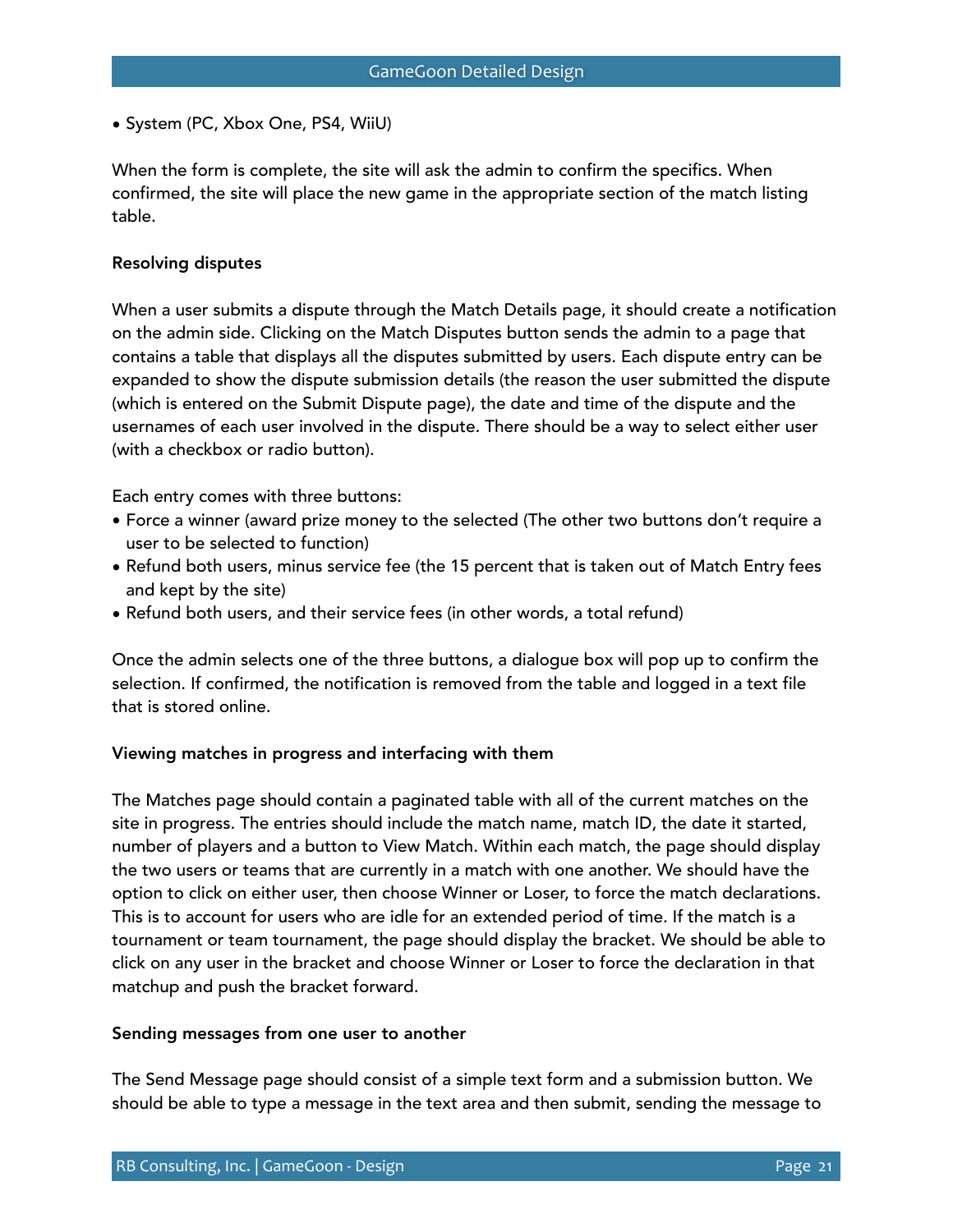all users on the site. This message should appear in the user's inbox page.

In all, these are the buttons that should be available from the top level of the admin site

- Add Game
- Create Match
- Resolve Dispute
- Check Matches in Progress
- Send Message to Users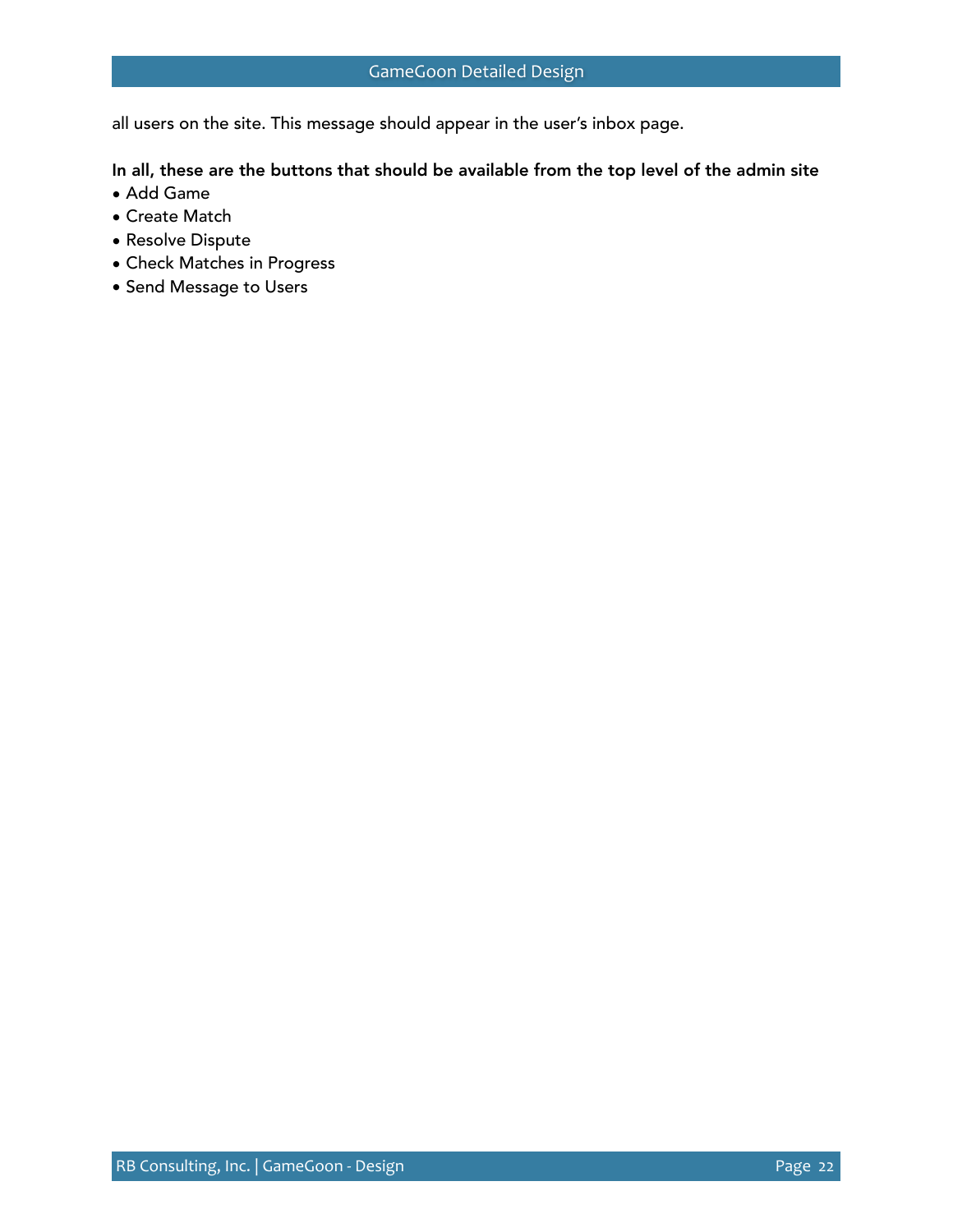# **Process Flows**

In order to help clarify the application description this section provides flow diagrams and notes for most of the site functions.

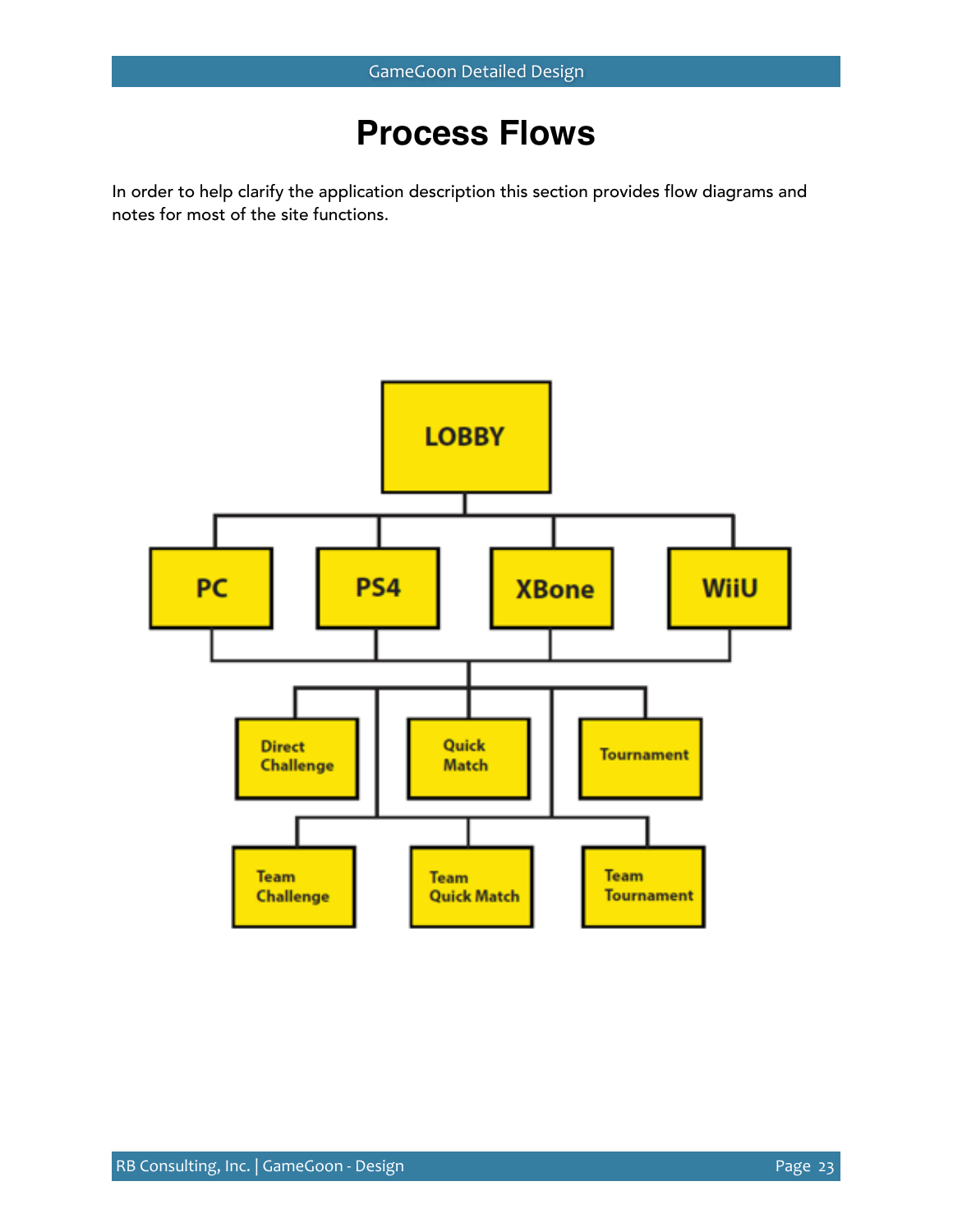#### GameGoon Detailed Design



fix notification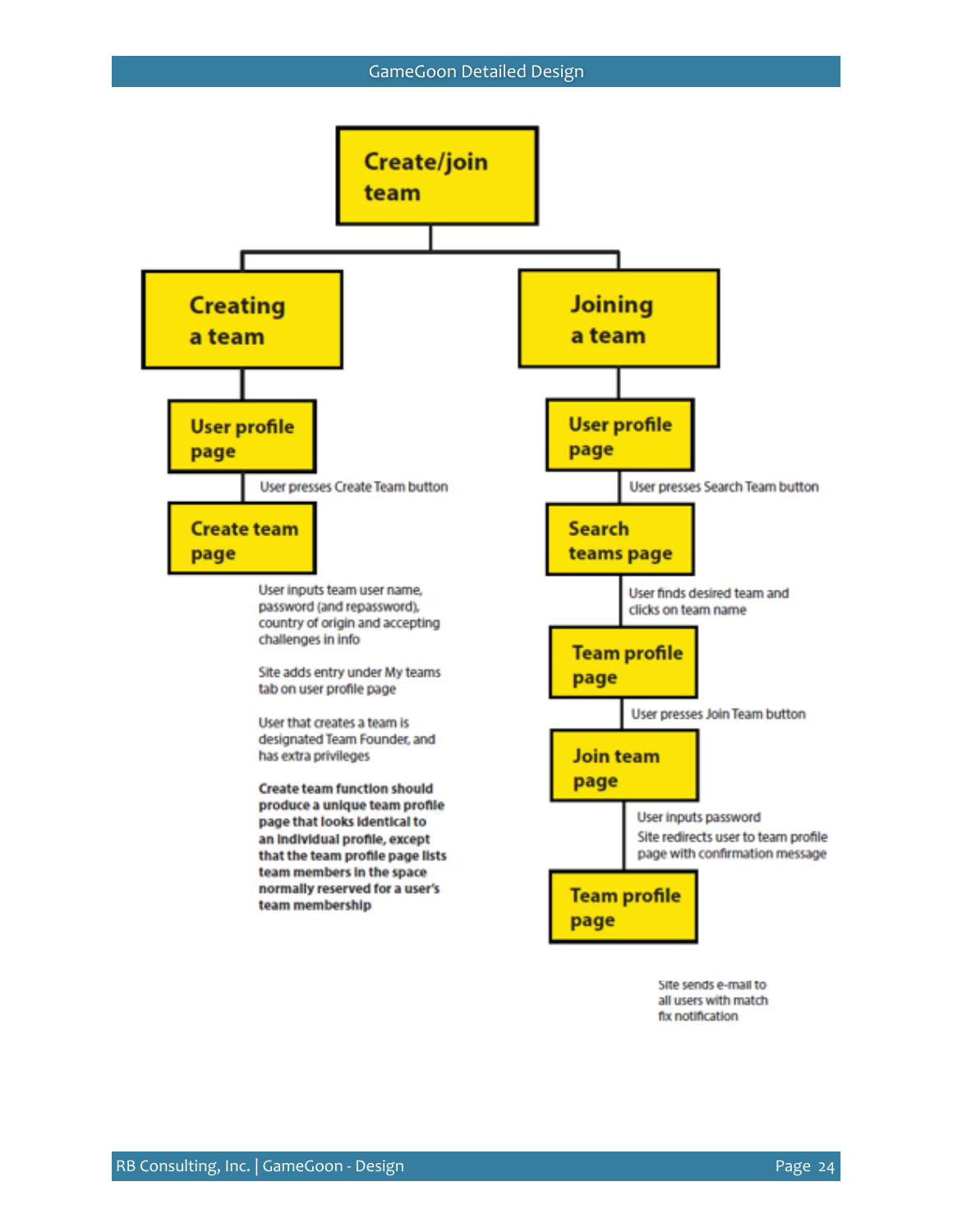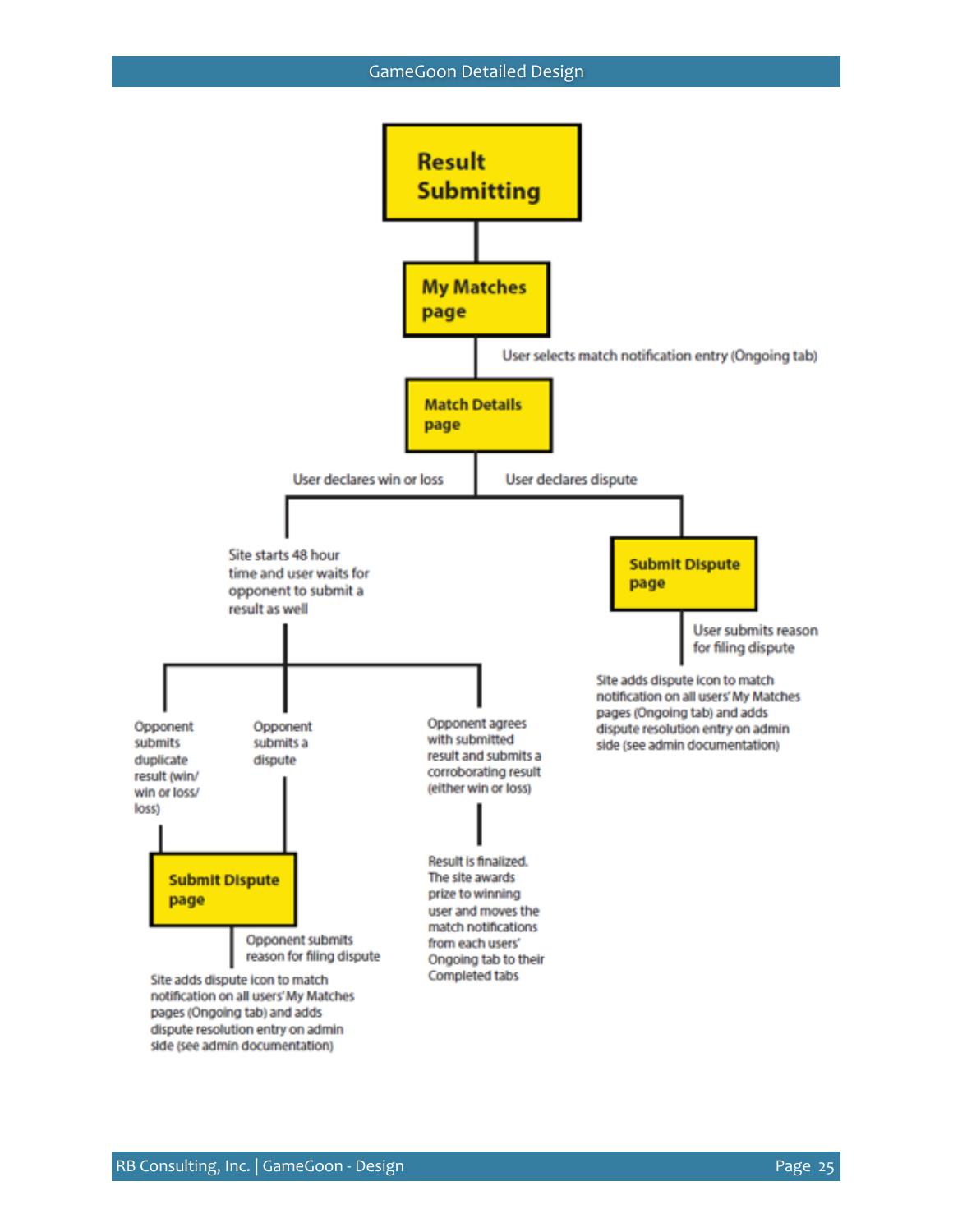#### GameGoon Detailed Design

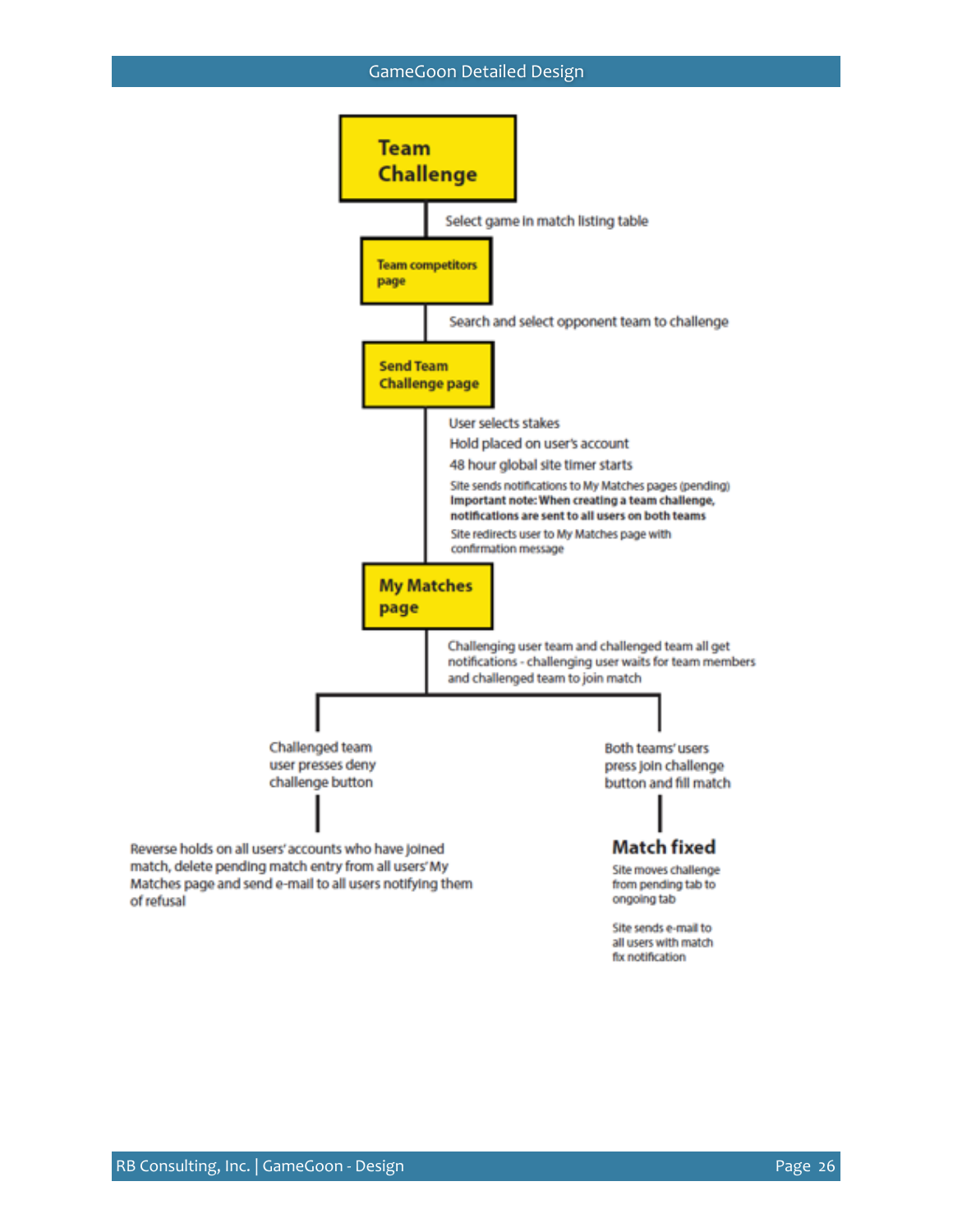